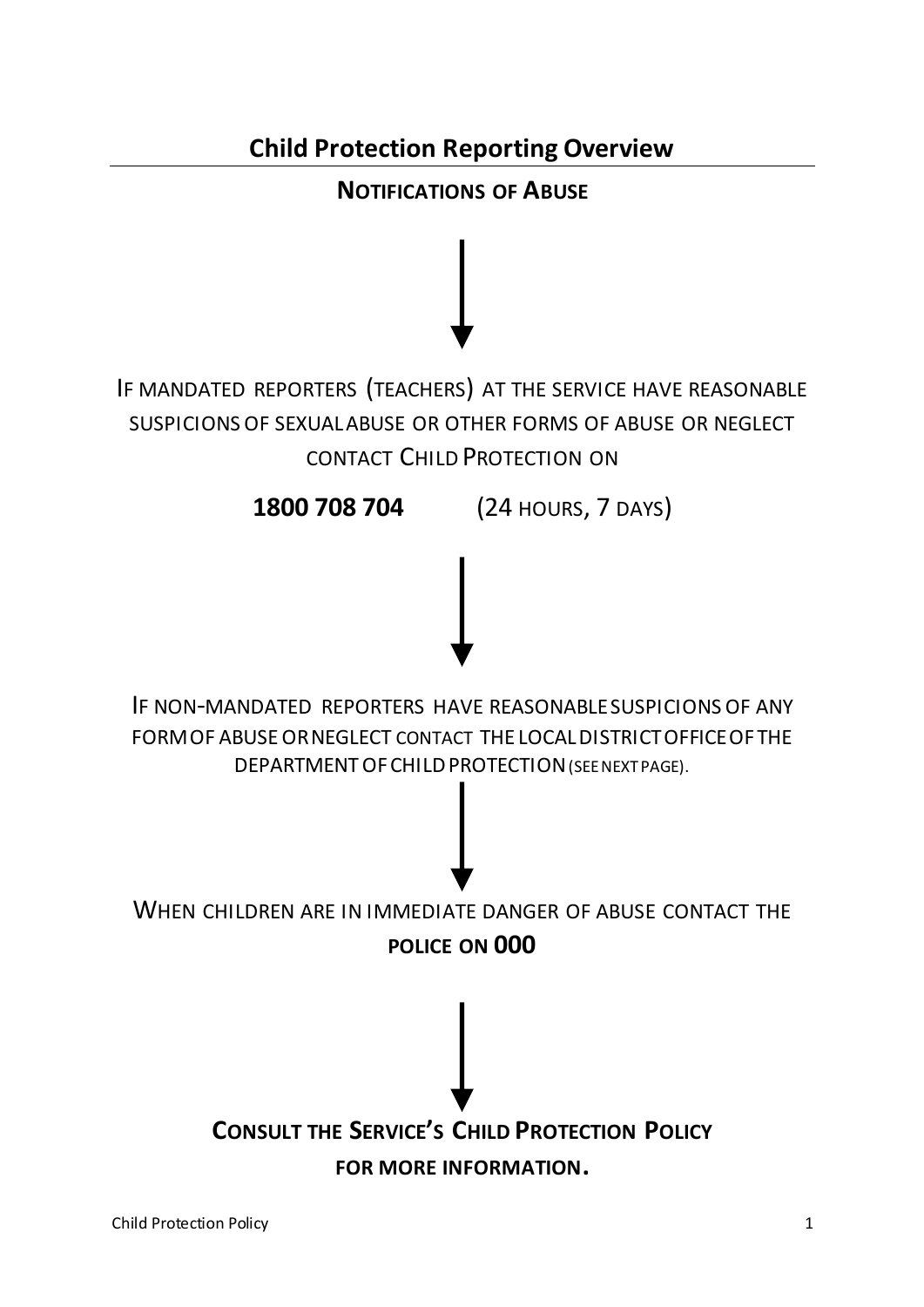| <b>Additional Child Protection Resources</b>                                                               |                                                                                                                                                                          |  |  |  |  |  |
|------------------------------------------------------------------------------------------------------------|--------------------------------------------------------------------------------------------------------------------------------------------------------------------------|--|--|--|--|--|
| <b>Information</b><br><b>Poster</b><br><b>What to Do</b>                                                   | <b>Link to Download and Print</b><br>http://www.dcp.wa.gov.au/ChildProtection/Documents/WhatToDo.pdf                                                                     |  |  |  |  |  |
| <b>Information</b><br><b>Booklet</b>                                                                       | <b>Link to Download and Print</b>                                                                                                                                        |  |  |  |  |  |
| Abuse and<br><b>Neglect</b><br><b>Indicators</b>                                                           | http://www.dcp.wa.gov.au/ChildProtection/Documents/HowDoIRecogniseW<br>henAChildIsAtRiskOfAbuseOrNeglect.pdf                                                             |  |  |  |  |  |
| Department of<br><b>Child</b><br>Protection<br><b>Contact</b><br><b>Numbers</b><br><b>District Offices</b> | <b>Link to View Contact Numbers</b><br>For Issues that are NOT related to Mandatory Reporting<br>http://mandatoryreporting.dcp.wa.gov.au/Pages/DCP_District_Offices.aspx |  |  |  |  |  |
| Department of<br><b>Child</b><br>Protection<br><b>Child</b><br><b>Development</b><br>and Trauma<br>Guide   | <b>Link to Download and Print</b><br>https://www.dcp.wa.gov.au/ChildProtection/ChildAbuseAndNeglect/Docum<br>ents/ChildDevelopmentAndTraumaGuide.pdf                     |  |  |  |  |  |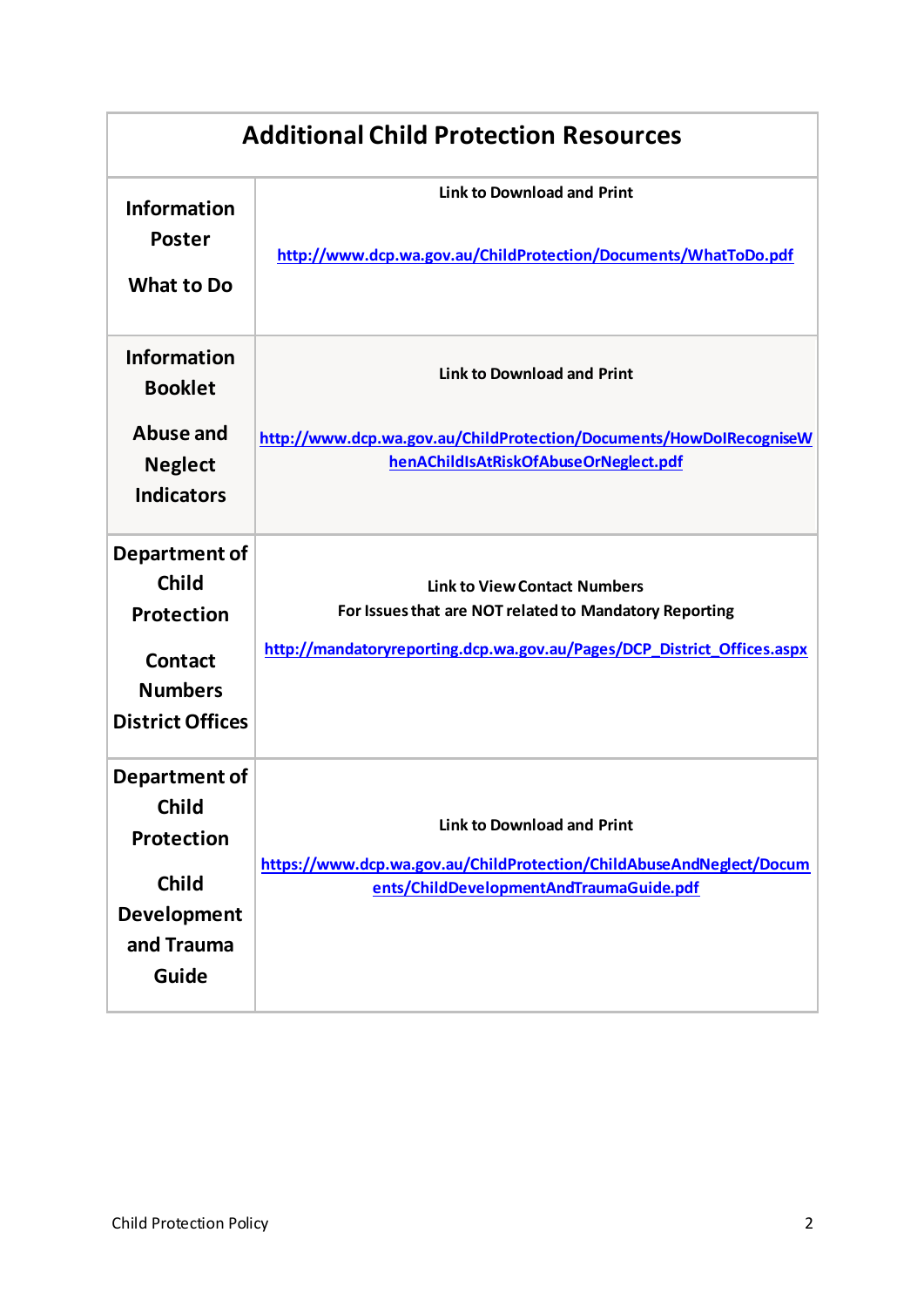# **NQS**

QA2  $2.2.3$ Child protection - Management, educators and staff are aware of their roles and responsibilities to identify and respond to every child at risk of abuse or neglect.

## **National Regulations**

Reg 84 Awareness of child protection law

## Aim

To ensure all employees take their responsibility to protect children from any type of harm very seriously, understand their reporting obligations and are aware of our risk management strategy which includes practices designed to ensure the safety and well being of children is paramount.

## **Related Policies**

**Educator and Management Policy Privacy and Confidentiality Policy** Record Keeping and Retention Policy

#### **Related Documentation**

Incident Injury Trauma and Illness Record Child Protection Annual Review **Educator Professional Development Processes Educator Job Descriptions Staff Records Risk Management Plans** 

## Implementation

Under the Children and Community Services Act 2004 a child is considered to be in need of protection in circumstances including:

- the child has suffered, or is likely to suffer, harm as a result of physical, sexual, emotional or psychological abuse or neglect, and the child's parents have not protected, or are unlikely to protect, the child from that harm.
- the child has suffered or is likely to suffer harm as the result of the child's parents being unable to provide or arrange adequate care or effective medical, therapeutic or other remedial care.

Harm means any detrimental effect of a significant nature on the child's wellbeing.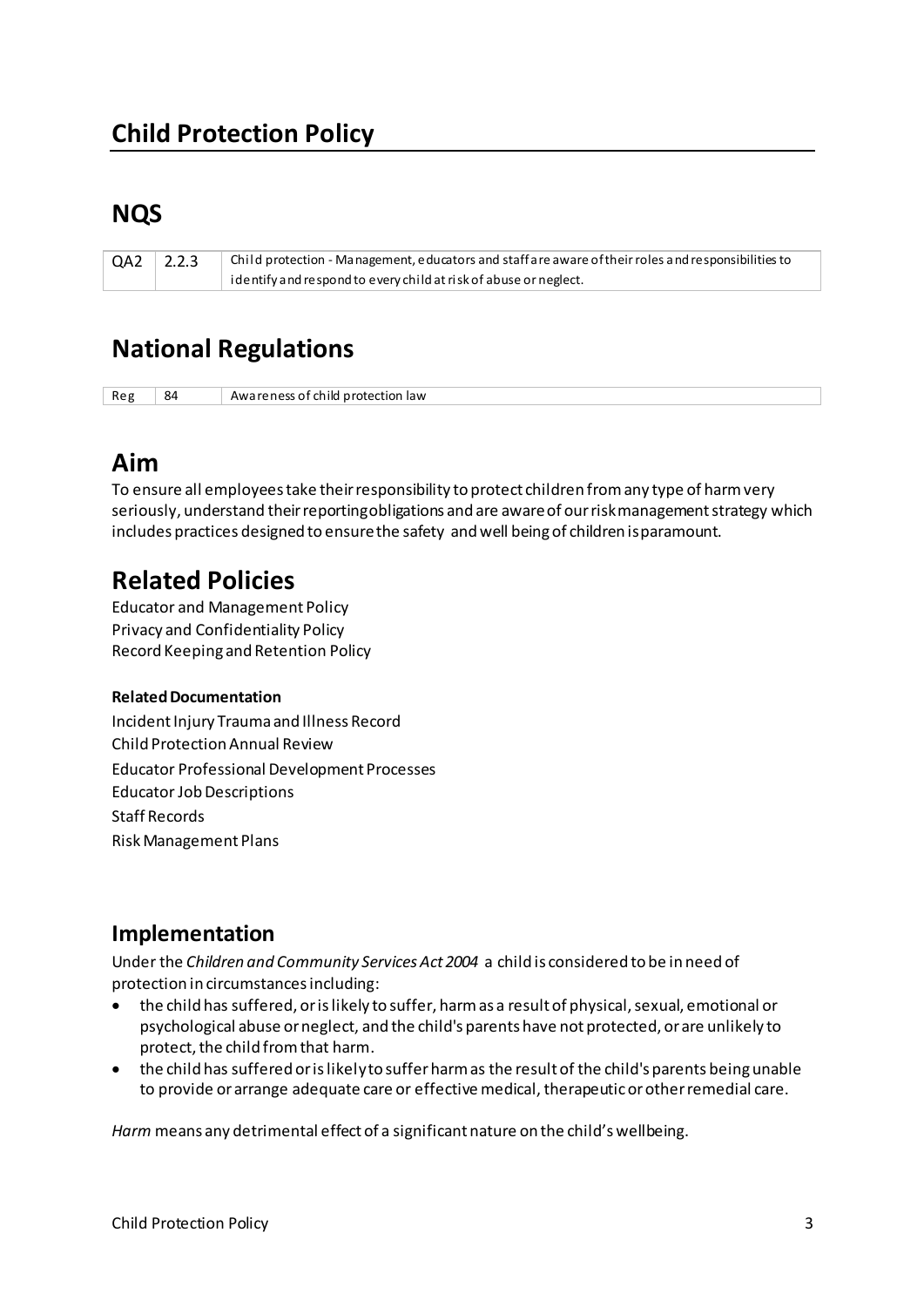*Neglect* means failure by a child's parents to provide or arrange adequate care for the child or provide effective medical, therapeutic or remedial treatment.

**Mandated reporters include teachers registered under the Teacher Registration Act 2012. Mandated reporters must report child sexual abuse.** They do not need to prove that abuse has occurred. **However all employees and where relevant volunteers at our service will report a child at risk of any form of abuse or neglect** if they have a reasonable belief that a child is, could be or has been harmed based on their:

- first hand observation of the child or family
- what the child, parent or other person has disclosed
- what can reasonably be inferred based on observation, professional training and/ or experience.

### **Child Protection Risk Management Strategy**

The Approved Provider, Nominated Supervisor, employees and volunteers will implement a Child Protection Risk Management Strategy to ensure the health, wellbeing and safety of all children at the service, protect children from harm and protect the integrity of employees and volunteers. The Strategy includes the following components:

- 1. Aim (page 3)
- 2. Code of Conduct
- 3. Recruitment, Selection and Training Procedures for employees and volunteers which include child protection principles
- 4. Procedures for handling disclosures and suspicions of harm Reporting and Documenting Abuse or Neglect
- 5. Procedures for Managing Breaches
- 6. Risk Management for High Risk Activities and Special Events
- 7. Strategies for Communication and Support

## **2. Code of Conduct**

The service upholds the Code of Conduct in our Educator and Management Policy for employers, educators, volunteers, students, families and children to ensure the safety and wellbeing of children

## **3. Recruitment, Selection and Training Procedures**

The Approved Provider or Nominated Supervisor will implement recruitment, professional development and training procedures for employees and where relevant volunteers to ensure no-one at the service poses a risk to children and everyone understands how to manage disclosures or suspicions of harm (Recruitment procedures at Appendix A and training procedures in Educator and Management Policy). Requirements include:

- job advertisements which include qualifications and skills required, and culture of child safety and protection
- job descriptions which outline level of professional skills and responsibilities skills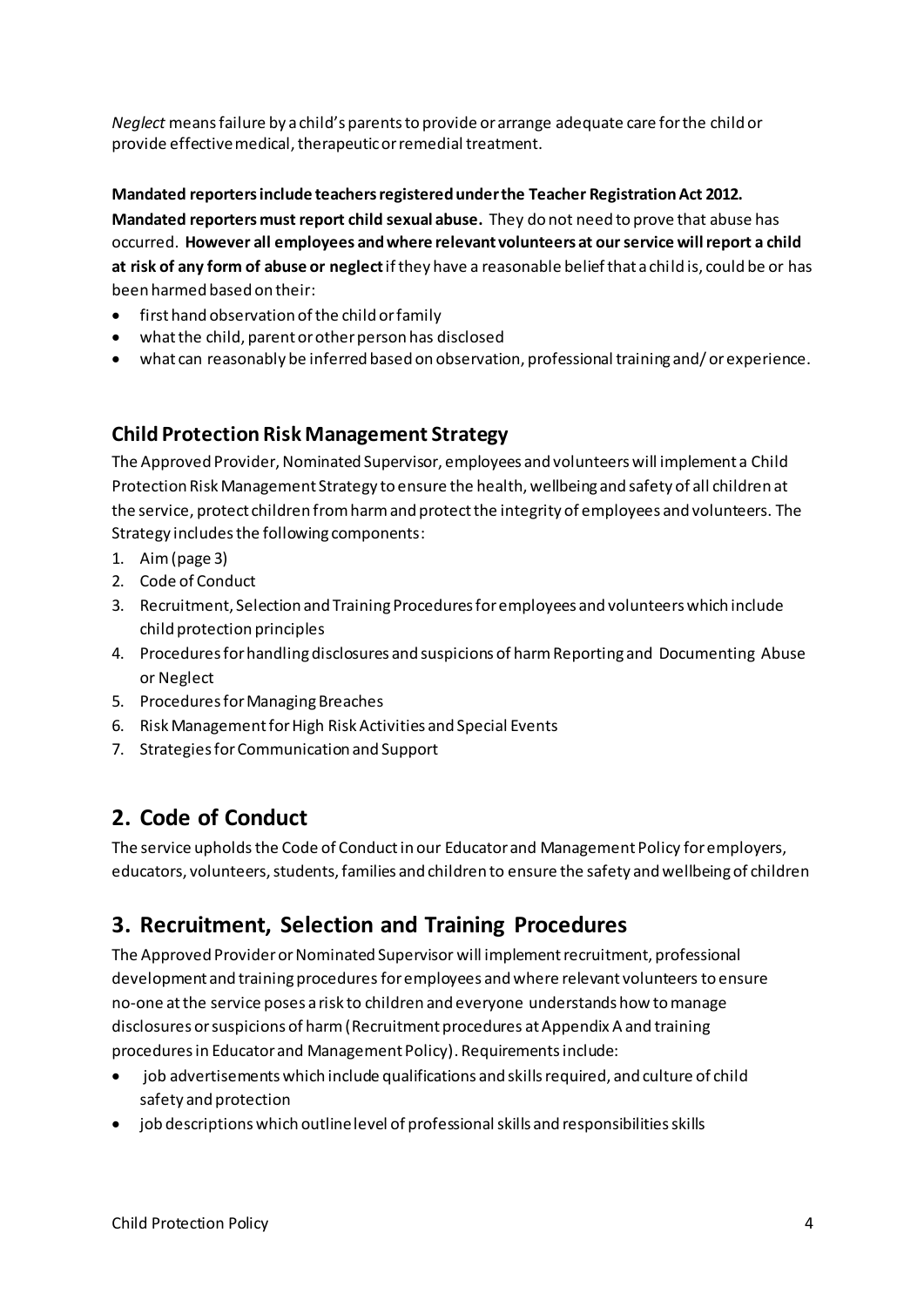- processes (including job advertisements) which ensure employees and volunteers have clear Working With Children Check unless they are exempt (see registration exemptions at https://workingwithchildren.wa.gov.au) (See employee register at Appendix F)
- interview questions and referee checks which reference person's approach to child safety and protection
- documented induction/orientation checklists which reference child safety and protection, supervision, compliance with National Law and Regulations, NQS, Code of Conduct, policies and procedures
- annual training and development to ensure individuals are clear about their roles and responsibilities to protect children from harm, are aware of their reporting obligations, can confidently recognise the indicators of harm (see Appendix B) and understand documenting and reporting procedures.
- annual performance appraisals for employees
- regular inclusion of child protection and risk management strategy at least every 6 months in staff meetings and annual review of written training plans which must include Child Protection matters (eg disclosures and suspicions of harm)
- providing access to relevant legislation and other resources to help employees and volunteers meet their obligations

## 4. Procedures for Reporting and Documenting Abuse or Neglect

### What is a *disclosure* of harm?

A disclosure of harm occurs when someone, including a child, tells you about harm that has happened, is happening, or is likely to happen to a child. Disclosures of harm may start with:

- $\bullet$  Ithink I saw...
- Somebody told me that... $\|$
- $\bullet$  Just think you should know...
- I'm not sure what I want you to do, but...

### What is a *suspicion* of harm?

A suspicion of harm is when someone has a reasonable suspicion that a child has suffered, is suffering, or is at an unacceptable risk of suffering significant harm. Note there may be circumstances where there is concern for a child's welfare but it does not reach the threshold to be considered a disclosure or suspicion of harm. In this case educators will connect families with external support services with the family's consent.

The Approved Provider, Nominated Supervisor, employees and volunteers may suspect harm if:

- a child says they have been harmed
- someone else, for example another child, a parent, or an employee, says harm has occurred or is likely to occur
- a child tells them they know someone who has been harmed (it is possible that they may be referring to themselves)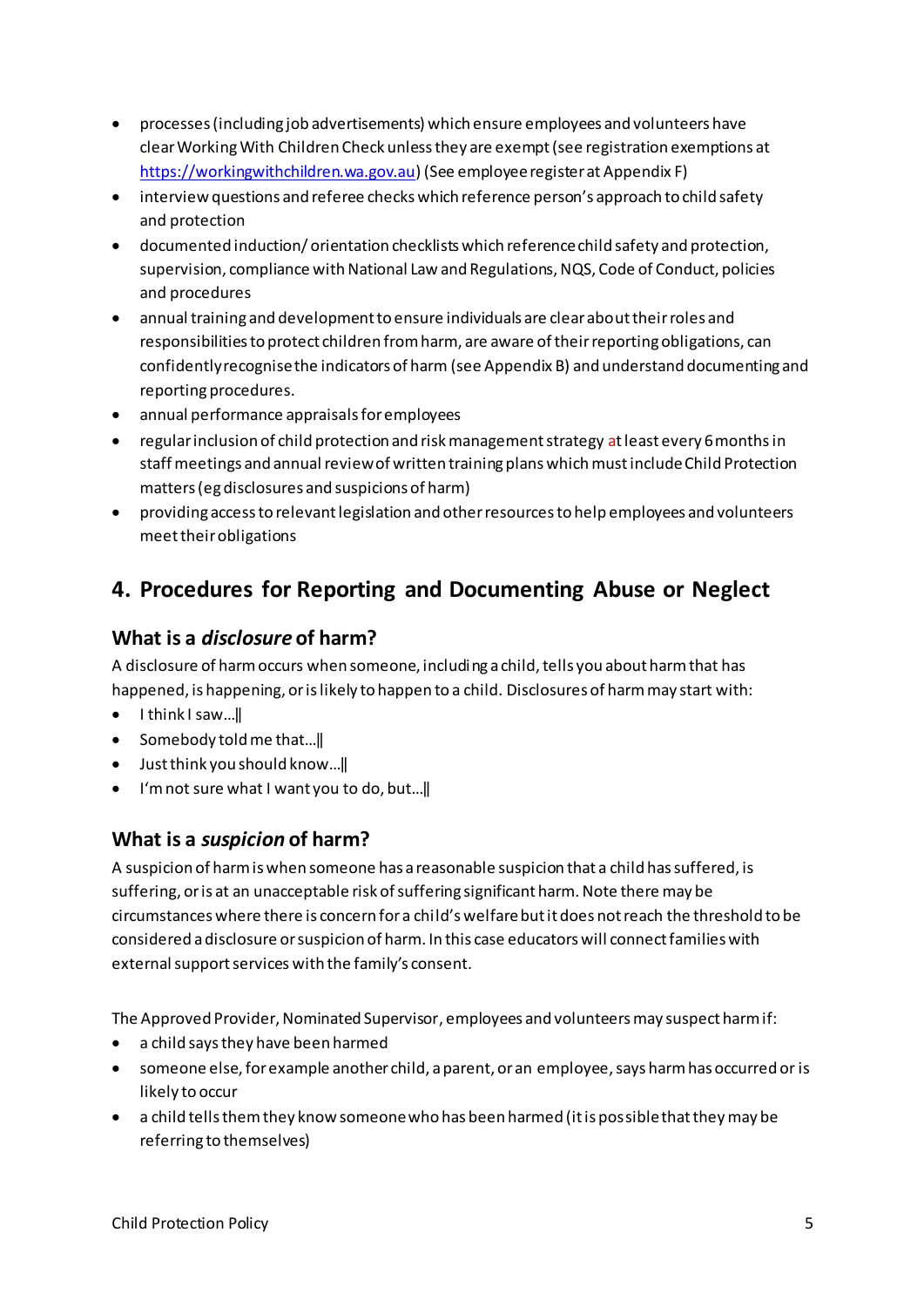- they are concerned at significant changes in the behaviour of a child, or the presence of new unexplained and suspicious injuries
- they see the harm happening.

### **Managing and recording a disclosure of harm**

If the Approved Provider, Nominated Supervisor, educators have concerns about the safety of a child they will:

- find a private place to talk
- remain calm and listen in an attentive, active and non-judgemental way
- encourage the person (including a child) to talk in their own words
- take anything a child says seriously
- allow children to be part of decision-making processes where appropriate
- ask just enough open ended questions to act protectively without asking any leading questions which suggest an answer and could compromise later investigations
- tell the person they have done the right thing in revealing the information and they'll need to tell someone who can help keep them safe
- not try to investigate or mediate the matter themselves
- record their own observations as well as accurate details of any conversation with a parent (who may for example explain a noticeable mark on a child)
- document as soon as possible so the details are accurately captured including:
	- o time, date, location and who was present
	- o full details of the (suspected) abuse
	- $\circ$  exactly what the person said using "I said", "they said," statements
	- o the questions educators asked
	- o any comments educators made
	- $\circ$  educators' actions following the disclosure
- ensure the managements and storage of records complies with our Privacy and Confidentiality Policy
- follow our reporting procedures

See template at Appendix C

#### **Managing and recording a suspicion of harm**

The Approved Provider, Nominated Supervisor, employees and volunteers will:

- remain alert to any warning signs or indicators
- pay close attention to changes in the child's behaviour, ideas, feelings and the words they use
- make written notes of observations in a non-judgemental and accurate manner, and manage in line with our Privacy and Confidentiality Policy
- assure a child that they can come to talk when they need to, and listen to them and believe them when they do
- follow our reporting procedures

See template at Appendix C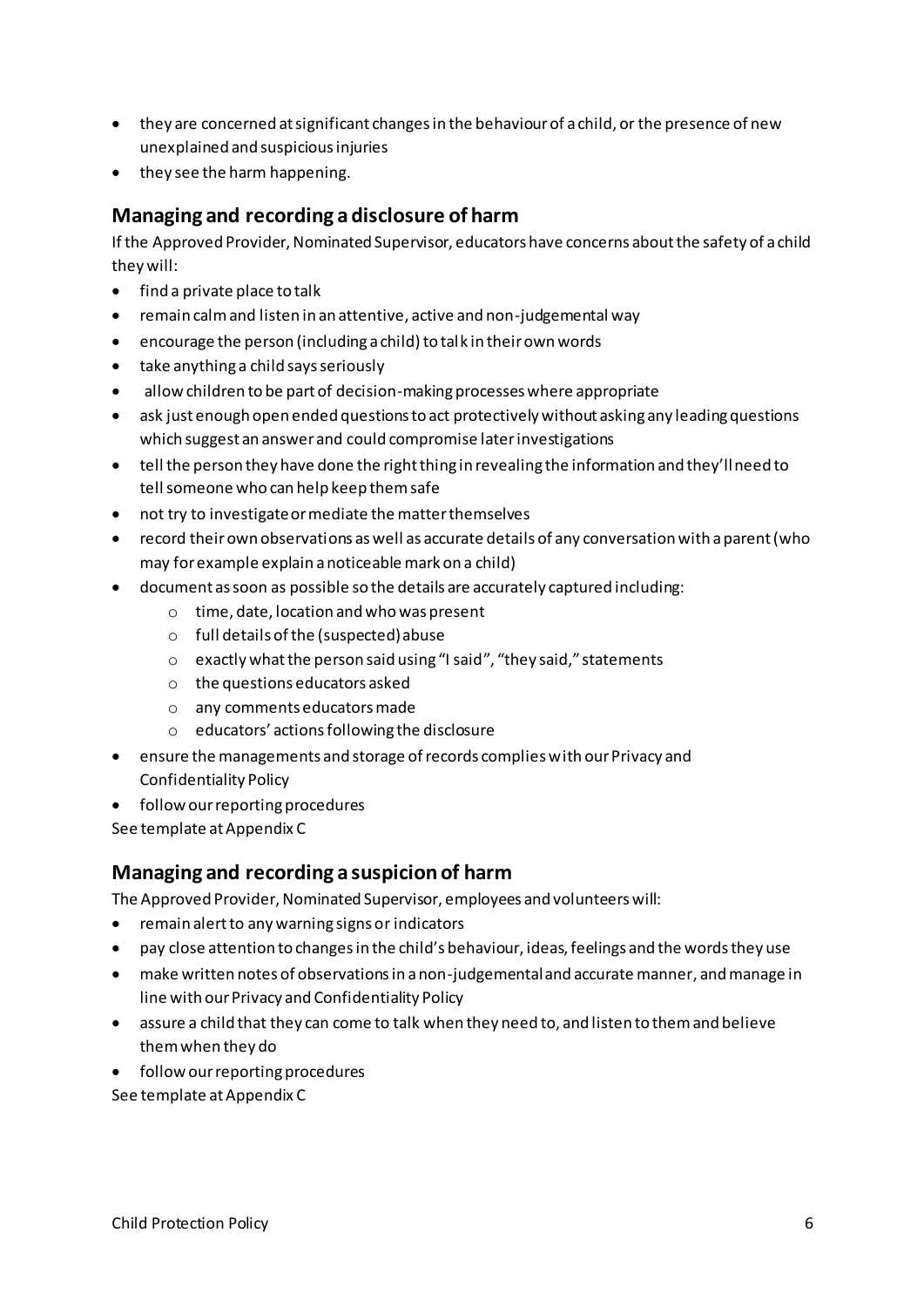### **Making a Report**

A report will be made using the following procedure preferably on the same day there is a disclosure or suspicion of abuse or neglect, and no later than 24 hours after the disclosure or suspicion.

The Approved Provider, Nominated Supervisor, employees and volunteers will:

- 1. Consider whether disclosure or suspicion needs to be reported to Police
- contact the police on 000 if there is an immediate danger to a child and intervene immediately if it is safe to do so
- contact the police where the child has been or may be the victim of a criminal offence (including where a child is at risk of abuse or neglect outside the family)
- get clear guidance from Police about who will tell child's parents about the disclosure and who can give ongoing support
- 2. Consider whether the disclosure or suspicion must be reported to Child Protection:
- Mandatory reporters (teachers) report by phone to Child Protection on 1800 708 704 (available 24 hours/7 days a week) where children at risk of abuse and neglect, including sexual abuse. Non-mandatory reporters report to nearest Department for Child Protection and Family Support District Office. Record name of person taking report, what the next step is, what advice will be sent to confirm report made, if there is any further action required. By law mandatory reporters must also lodge a written report. Do this online using the Mandatory Reporting Information System https://mrweb.dcp.wa.gov.au/
- make the report with the assistance or support of the Nominated Supervisor. If the Nominated Supervisor does not follow through and make the report, employees and volunteers will make the report
- get clear guidance from Child Protection about who will tell child's parents about the disclosure and who can give ongoing support
- 3. Consider whether referral is needed to community support services
- contact support services with parents' consent (refer to the local District Office of the Department of Child Protection for advice) or refer families to services like Family Helpline, Ngala Parenting Line or Crisis Care Helpline in cases where a report is not made to Child Protection but families could benefit from parenting support
- 4. Consider whether you must notify ECEC Regulatory Authority
- notify the Regulator about any incident, including any suspected or alleged incident, of child abuse that has occurred at the service. This includes any physical or sexual abuse that has occurred or is occurring while the child is at the service.

#### **Allegations against Service Personnel**

The reporting procedure above will also be followed where there are allegations of harm against the Approved Provider, Nominated Supervisor, employees or volunteers. The Approved Provider or Nominated Supervisor will:

- complete an Incident, Injury, Trauma and Illness Record and notify the Regulatory Authority within 24 hours of making the report
- provide appropriate support for any employee/volunteer who has an allegation made against them
- protect the identity of employees/volunteers in relation to unsubstantiated complaints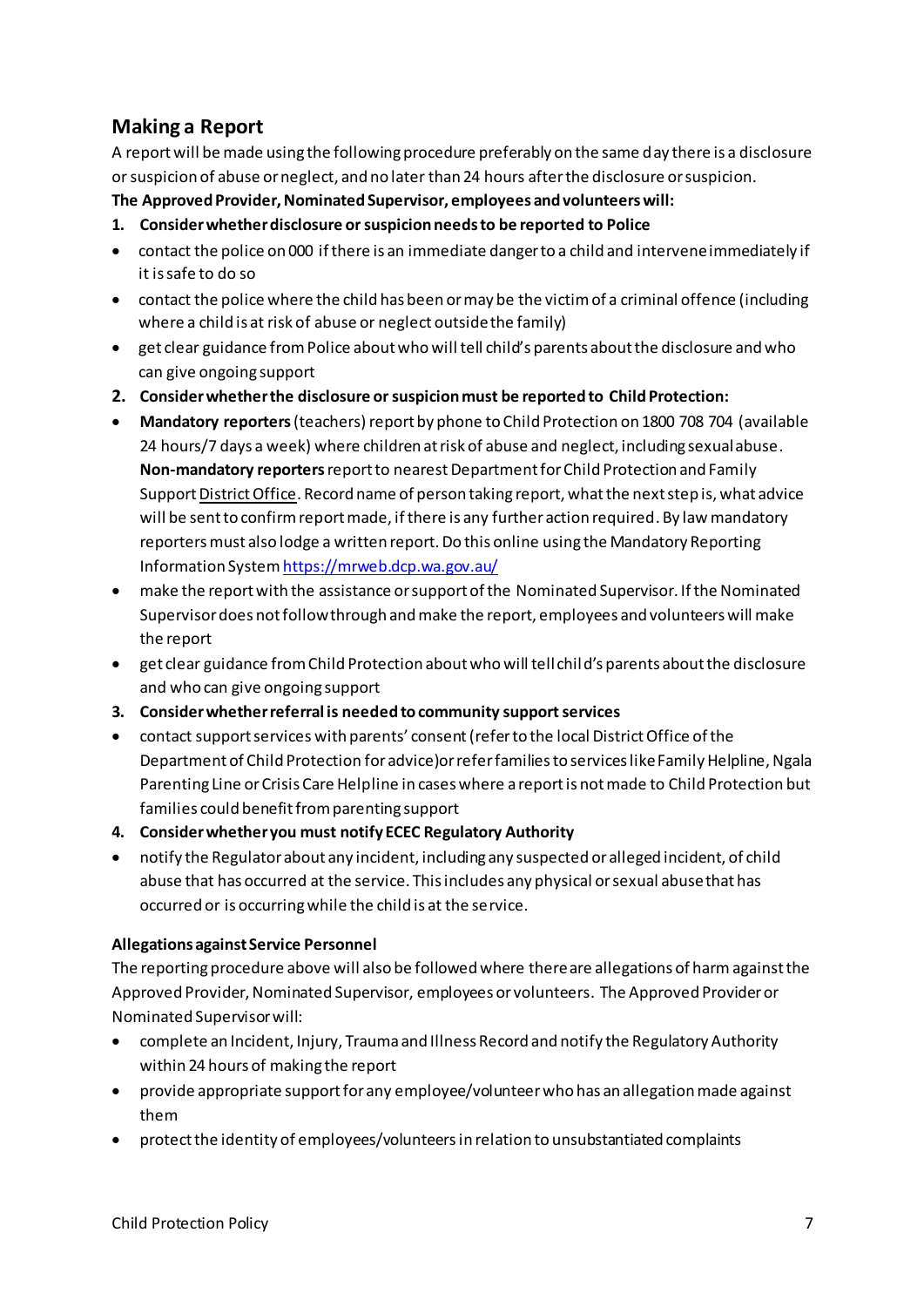- review the person's duties, and if they continue to interact with children, ensure they are appropriately supervised at all times
- seek legal advice about restricting that person's work activities if relevant.

#### Confidentiality

It is important that individuals keep a Report confidential while the matter is investigated. Employees or volunteers will not discuss the Report with people who are not involved, or inform the person they have made the complaint about, to ensure the matter can be investigated without prior knowledge and contamination of evidence.

#### **Safeguards for reporters**

Reports made to Child Protection are kept confidential. Under the Children and Community Services Act 2004 if the report is made in good faith:

- the report will not breach confidence or standards of professional conduct
- the report can't incur civil or criminal liability
- the identity of the person making the report is protected. (However the Court may grant leave to reveal the person's identity.)

#### **Support after disclosure**

The Approved Provider or Nominated Supervisor will provide assistance to access appropriate support and counselling services for all parties affected by a disclosure of harm.

## 5. Procedures for Managing Breaches

All employees and volunteers working with children have a duty of care to support and protect children which is breached if a person:

- does something that a reasonable person wouldn't do in a particular situation
- fails to do something that a reasonable person would do in the circumstances
- acts or fails to act in a way that causes harm to someone owed a duty of care.

In relation to our Child Protection Risk Management Strategy, a breach of that duty of care includes any action or inaction by an employee, volunteer or child that fails to comply with any of the eight components of the Strategy.

Employees, volunteers or families should report the breaches to the Nominated Supervisor or Approved Provider who will manage an investigation into the breach in a fair, unbiased and supportive manner in line with our Grievance Policy and Procedure (see Report Breach template at Appendix D). For example:

- those involved in the breach will be able to provide their version of events  $\bullet$
- matters discussed in relation to the breach will be kept confidential
- an appropriate outcome will be decided
- everyone affected will receive a clear written statement (letter, email or SMS) of the outcome
- records will be kept about the details of the breach, including the versions of all parties and the outcome of the breach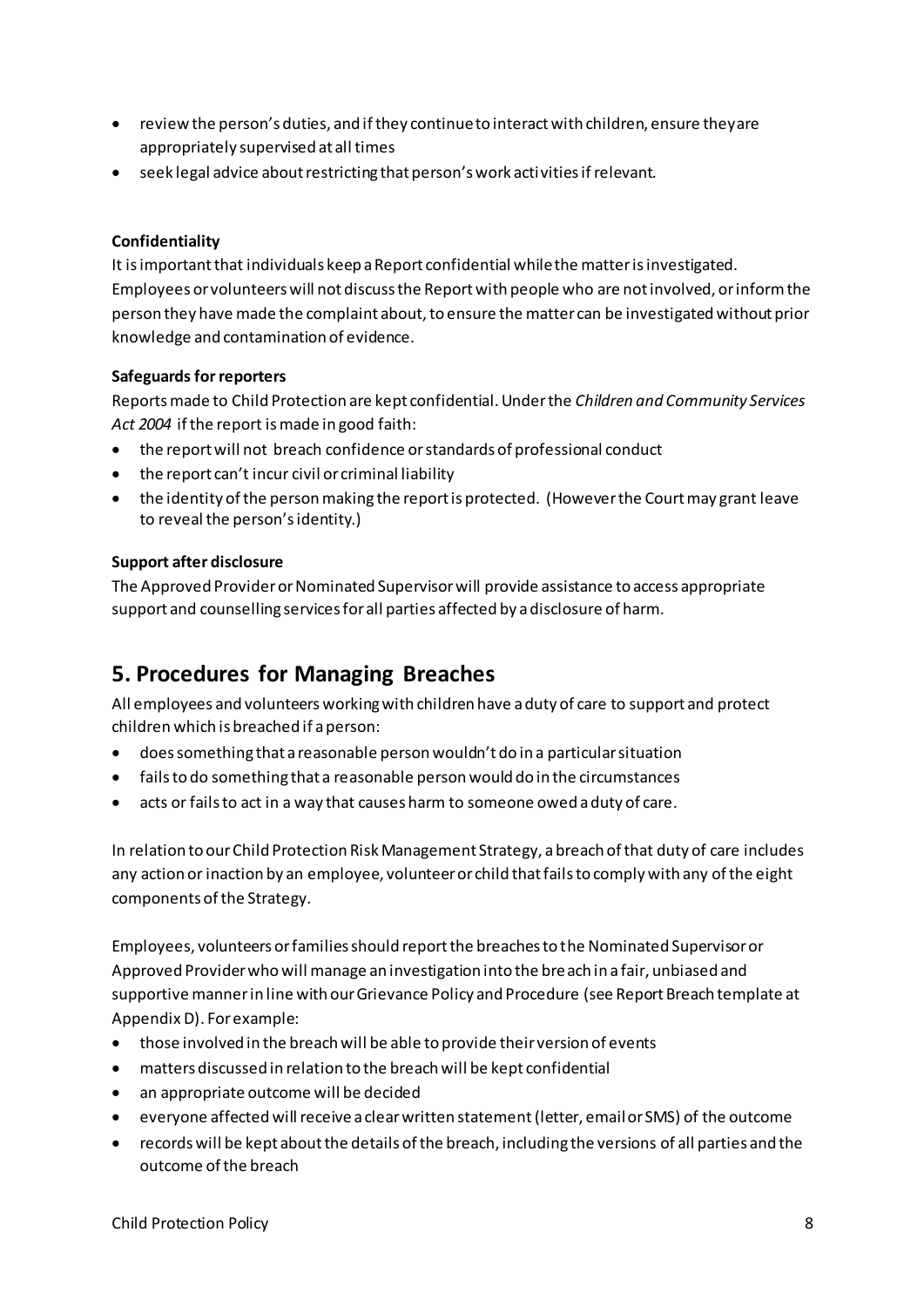Depending on the nature of the breach outcomes may include:

- emphasising the relevant component of the Child Protection Risk Management Strategy, for example, the Code of Conduct
- providing closer supervision
- professional development and training
- mediating between those involved in the incident (where appropriate)
- disciplinary procedures if necessary
- reviewing current policies and procedures and developing new policies and procedures if necessary
- termination of employment.

### **6. Risk Management Plan for High Risk Activities and Special Events**

The Nominated Supervisor and educators will analyse the risk of 'harm' to children for all relevant events including purchase of new equipment as well as high risk activi ties where there is an increased risk of harm to children for example:

- water based activities
- special events like service concerts and family information days where there will be a large number of visitors or people present
- events or activities where visitors will be present
- excursions
- playground renovations
- activities using dangerous equipment

The Nominated Supervisor and educators will:

- 1. Identify all the elements of an activity (eg objectives, location, participants, transportation, toileting/change room procedures, appropriate supervision and adult to child ratios, photography policy, managing medications, managing illness and injury, procedure applying to visitors, physical environment)
- 2. Identify the risks
- 3. Analyse the likelihood and consequences of the risks
- 4. Evaluate the level of risk (eg low, moderate, high, extreme)
- 5. Implement strategies to eliminate or minimise the risk
- 6. Review the activity to determine how it could be improved

See Appendix E for a Risk Management template.

Where relevant (eg playground renovations) the Nominated Supervisor will encourage families to provide feedback on the risk of harm to children and strategies to minimise the risk. Feedback may be sought via newsletters or survey forms, or during parent information sessions.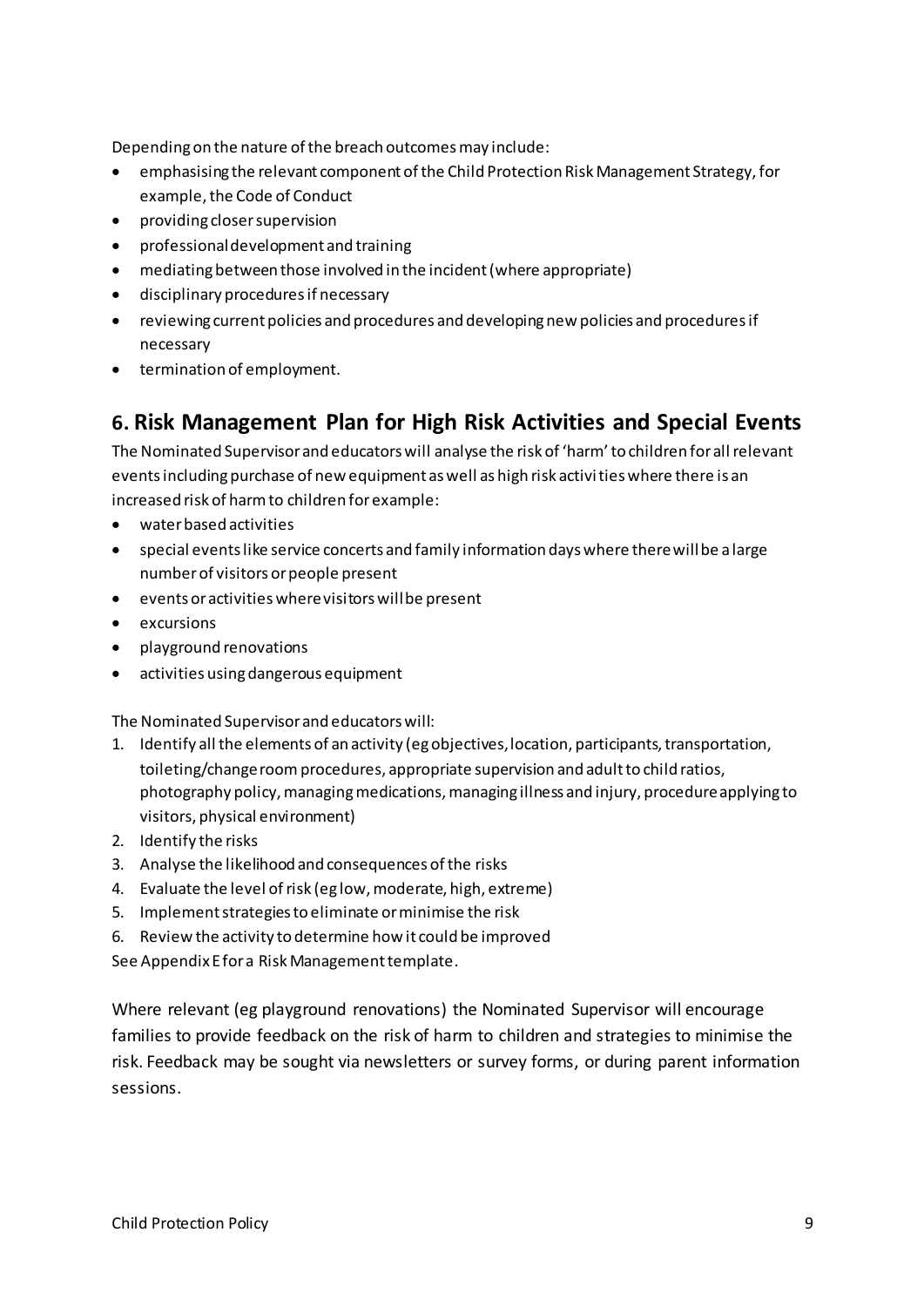## **7. Strategies for Communication and Support**

The Nominated Supervisor will implement the following to ensure families, employees, volunteers and children are aware of our Child Risk Management Strategy:

- regularly advise families and prospective families about the reasons for and components of our risk management strategy, where they can access our Child Protection Policy and Risk Management Strategy, and that we welcome feedback about the Policy/Strategy. We may include what we aim to teach children about protective behaviour (see Attachment G)
- provide written information about our risk management strategy during enrolment and orientation and include in Parent Handbook
- regularly include the reasons for and components of our risk management strategy in staff meetings and include in Staff Handbook
- ensure educators talk to children about the Strategy where appropriate and provide any feedback to the Nominated Supervisor
- display posters about child protection issues, including safe and supportive environments
- include child protection issues and our risk management strategy in employees' performance and training plans
- ensure educators regularly include learning about appropriate child protection issues in the Curriculum, including how to keep themselves safe, and what to do if they feel unsafe
- make available to employees and families relevant parenting resources.

## **Sources**

Children and Community Services Act 2004 Dept for Child Protection : How Do I Recognise When a Child is at Risk of Abuse or Neglect Education and Care Services National Law and Regulations 2012 National Quality Standard Department of Child Protection Working with Children Screening Unit WA

## **Review**

The policy will be reviewed annually and will be conducted by:

- Management
- Employees
- Families
- Interested Parties

**Reviewed: February 2018 Date for next review: February 2019**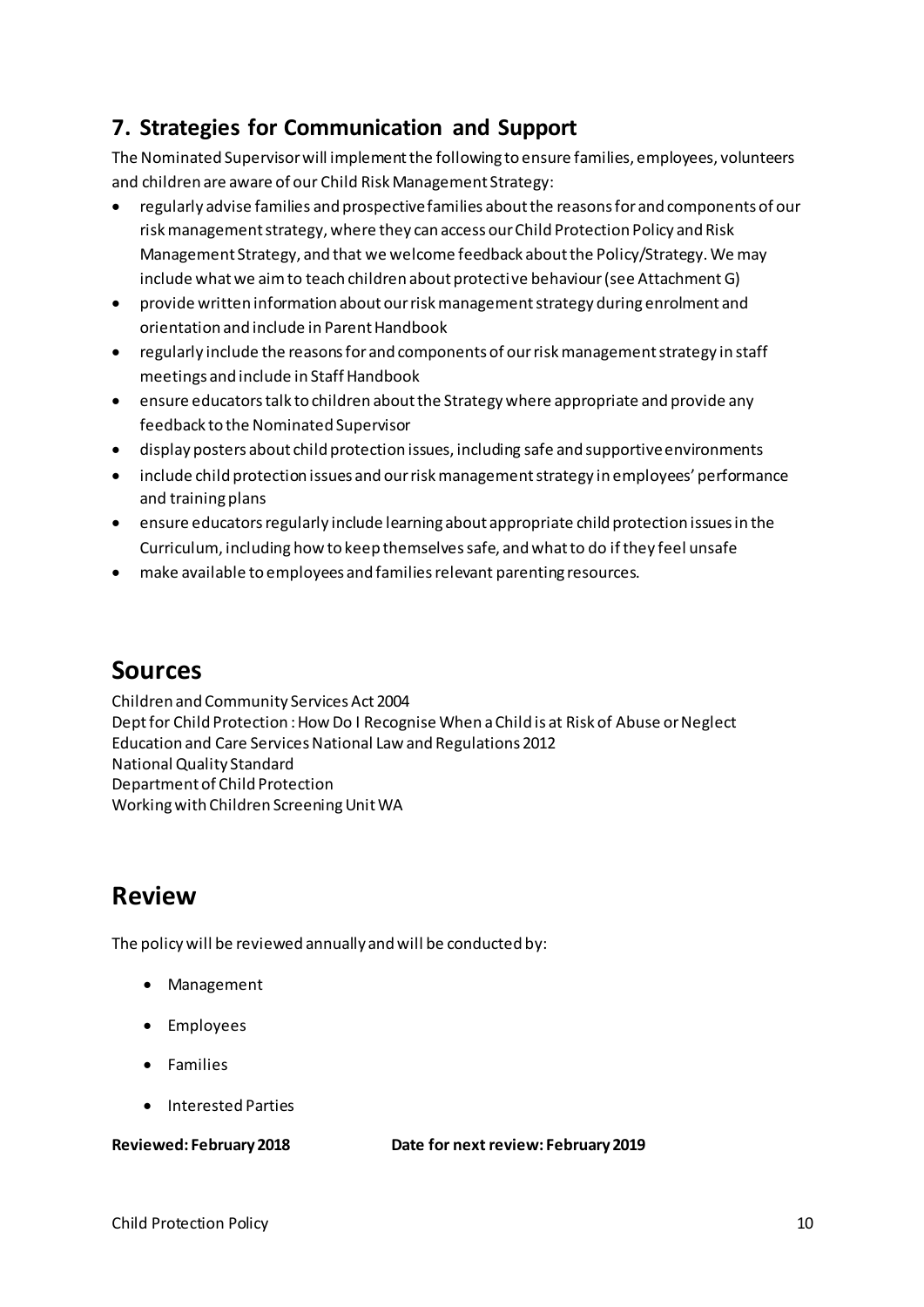### **Appendix A**

### **Recruitment Process**

- The Approved Provider/Nominated Supervisor will oversee and approve the recruitment process:
	- o ensuring there is a documented position description for the vacant position that is accurate and current.
	- o arranging for the position to be advertised
	- o ensuring there is a standard list of interview questions for all applicants
	- $\circ$  reviewing the applications that have been received and making a short list of applicants
	- o arranging suitable interview times with the shortlisted applicants
	- o contacting referees for the most suitable candidate(s). A Telephone reference Check Template is attached.
	- o making an offer of employment in writing which the applicant must sign as an acceptance of the offer. The applicant must sign a contract of employment containing the specific terms and conditions of employment. A base Employment Contract is attached.
	- o notifying unsuccessful applicants by letter, telephone or email.
- Recruitment and selection decisions will be made by the Approved Provider/Nominated Supervisor.

#### **Job Description**

Every position must have a position description which:

- summarises the job and describes the tasks,
- details the skills, qualifications and experience required to perform the job and whether these are essential or desirable criteria.
- Clearly describes the expectations for educators/staff members to provide a safe and supportive environment for children.

#### **Advertising**

- Positions may, at the discretion of the Approved Provider/Nominated Supervisor and where relevant, be initially advertised internally via email. This process gives current employees the chance to be considered for a transfer or nominate a suitable contact as a potential candidate.
- External advertising will occur when a suitable internal candidate (including employee contact) is unavailable, or may occur concurrently with the internal advertising where the Approved Provider/Nominated Supervisor believes it is in the service's best interests to source additional candidates.

#### **The Job Advertisement**

The job advertisement will be written in clear, concise and non-discriminatory language and will contain:

- the title of the position
- a summary of the role and conditions of employment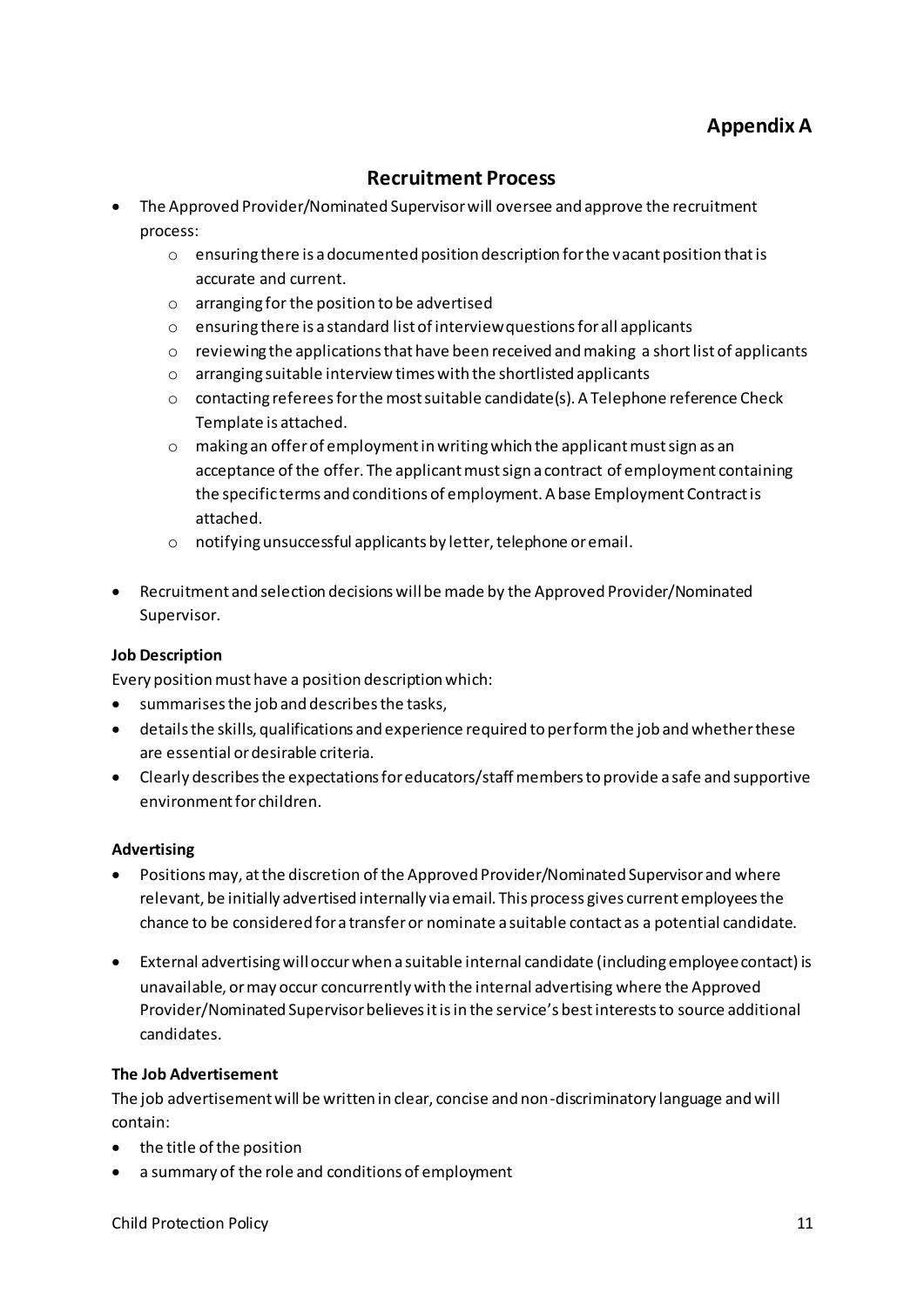- the essential and desirable criteria for candidates
- information about what applicants should provide with their applications
- clear, concise details about our Service and our safe, supportive work practices
- advice that the successful applicant will need to undergo a successful Working With Children Check, referee checks and identification, and that candidates will be asked to disclose any information relevant to their eligibility to engage in activities involving children
- the name of a contact person
- the closing date for receipt of applications
- a statement that the Service is an Equal Opportunity Employer

#### **Interviews**

The Approved Provider/Nominated Supervisor will conduct the interview. The format of the interview will be:

- advise the applicant about the position and the Service
- discuss the applicant's skills and experience as they relate to the position
- $\bullet$  discuss the applicant's understanding of child safety and child protection
- answer any questions the applicant may have
- advise the applicant about the next steps in the selection process
- obtain permission to contact the applicant's nominated referees.

#### **Selection of Candidates and Offer of Employment**

Following the interviews, we will check the work histories and references of the most suitable candidates(s) after obtaining their permission. We will include the following questions in those asked of referees:

- would you employ the person again?
- have you directly supervised the applicant and directly observed their work with children?
- do you have any concerns about the applicant working directly with children?
- can you give an example of a time when you observed the applicant managing a child with challenging behaviours?

If a decision is made to employ the most suitable candidate, we will make a written offer of employment.

The successful applicant must sign a contract of employment containing the specific terms and conditions of their employment.

#### **Exit Interviews**

If an employee resigns, management will undertake an exit interview with the person to:

- gather information about the effectiveness of the recruitment process.
- identify possible areas for improvement in organisational processes, management, job design, remuneration or career planning and development.
- receive positive feedback on what is working well.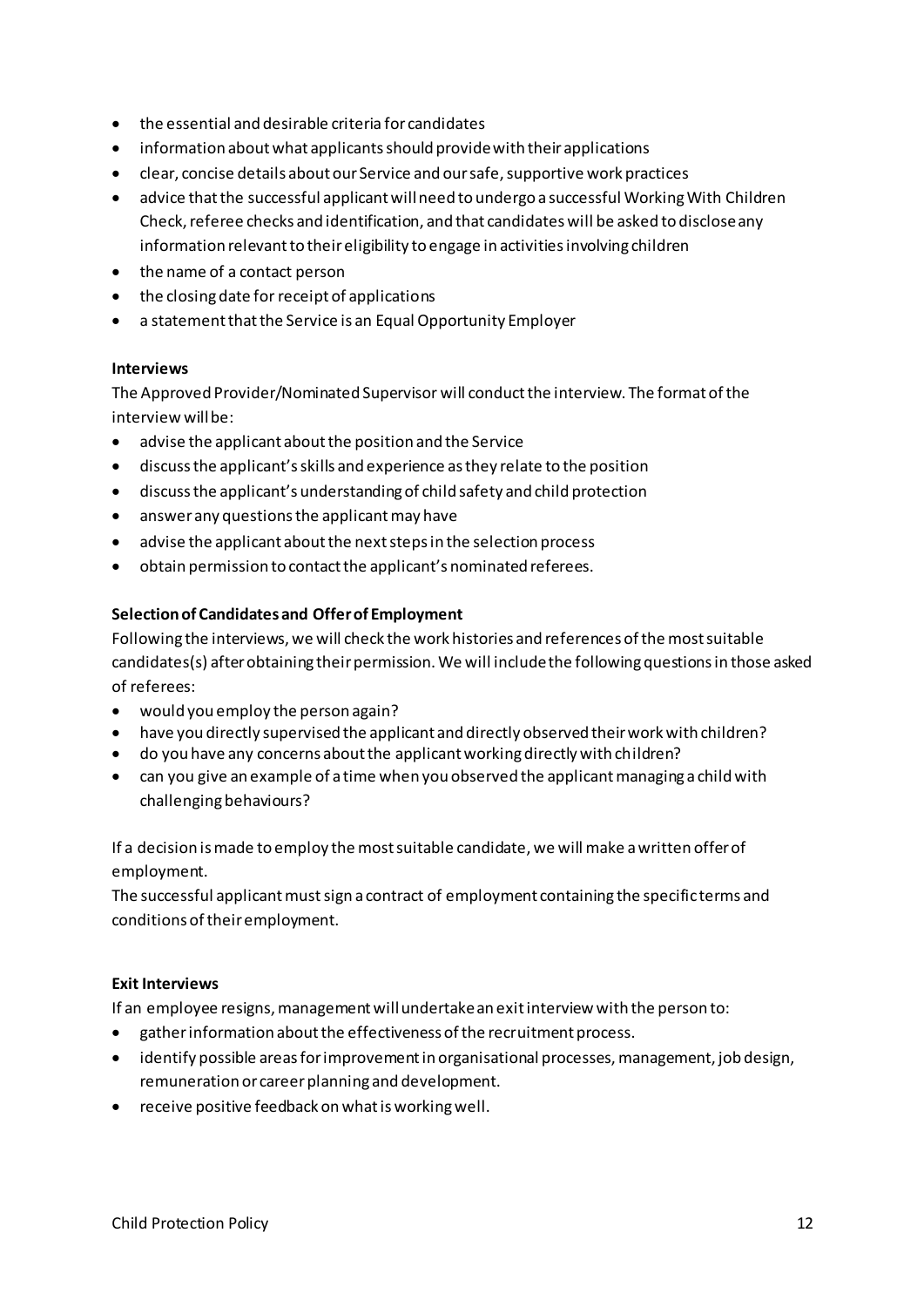# **Indicators of Harm**

There are many indicators of harm to children. Behavioural or physical signs which assist in recognising harm to children are known as indicators. The following is a guide only. One indicator on its own may not imply abuse or neglect. However a single indicator can be as important as the presence of several indicators. Each indicator needs to be considered in the context of other indicators and the child's circumstances. A child's behaviour is likely to be affected if he/she is under stress. There can be many causes of stress and it is important to find out specifically what is causing the stress. Abuse and neglect can be single incidents or ongoing, and may be intentional or unintentional.

#### **PHYSICAL ABUSE**

Physical abuse occurs when a child is severely and/or persistently hurt or injured by an adult or a child's caregiver. It may also be the result of putting a child at risk of being injured. Some examples are:

- hitting, shaking, punching
- burning and scolding
- excessive physical punishment or discipline
- attempted suffocation
- shaking a baby

Possible signs of physical abuse are:

- broken bones or unexplained bruises, burns, welts
- the child is unable to explain an injury or the explanation is vague
- dehydration or poisoning
- the child is unusually frightened of a parent or caregiver
- arms and legs are covered by clothing in warm weather
- when parents delay getting medical assistance for their child's injury
- brain damage through shaking or hitting.

#### **SEXUAL ABUSE**

Sexual abuse occurs when a child is exposed to, or involved in, sexual activi ty that is inappropriate to the child's age and developmental level. It includes circumstances where the child has less power than another individual involved, is exploited or where the child has been bribed, threatened, or coerced. It also includes situations where there is a significant difference between the developmental or maturity level of the child and another individual involved.

Some examples are:

- letting a child watch or read pornography
- allowing a child to watch sexual acts
- fondling the child's genitals
- having oral sex with a child
- vaginal or anal penetration
- using the internet to find a child for sexual exploitation.

Possible signs of sexual abuse include when a child:

• acts in a sexualised way that is inappropriate to his/her age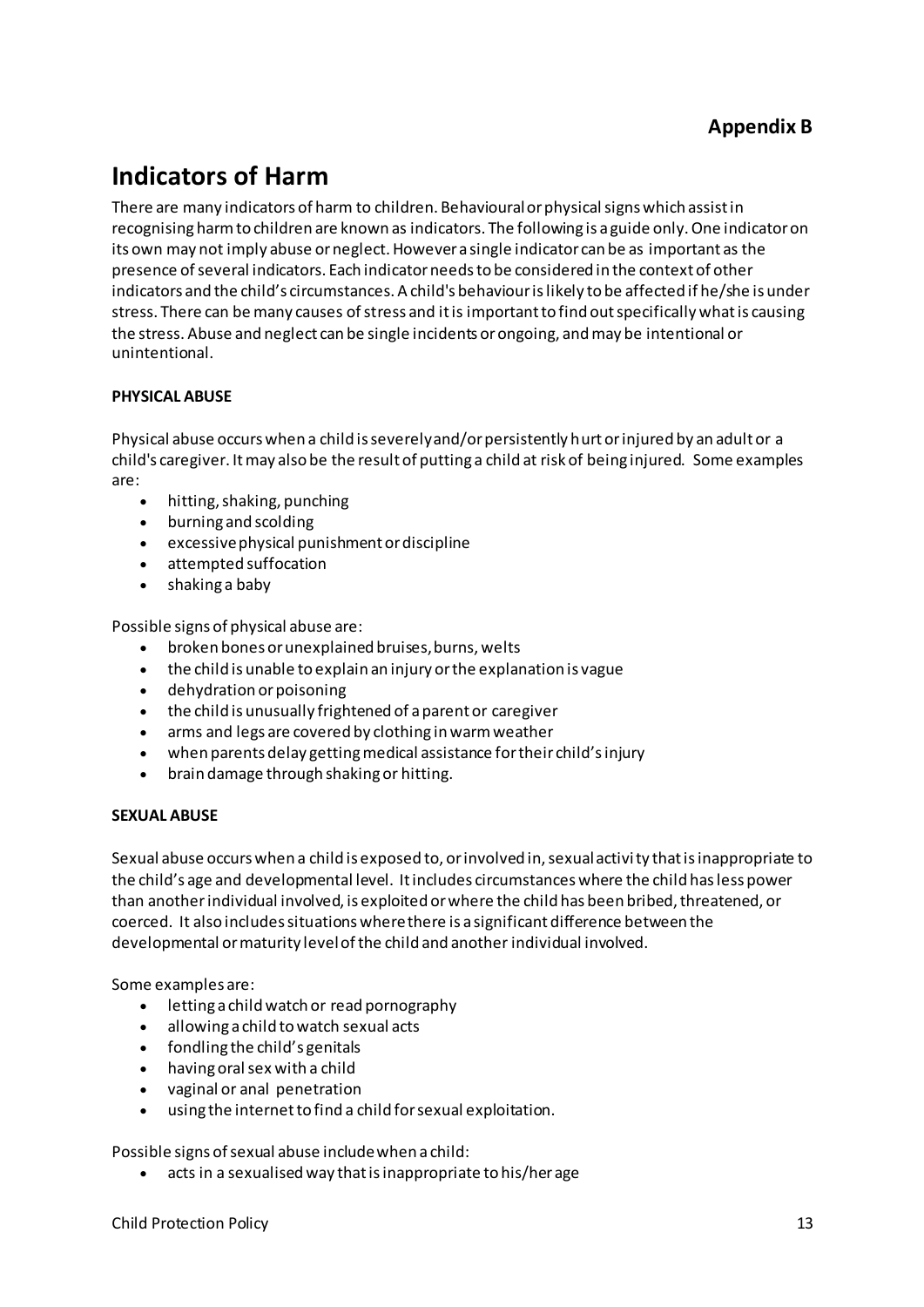- creates stories, poems or artwork about abuse
- has pain, bleeding or swelling in his/her genital area
- starts doing things they have grown out of such as crying a lot, bed wetting or soiling, clinging to caregiver
- has nightmares or sudden unexplained fears
- has a sexually transmitted infection or is pregnant.

#### **EMOTIONAL ABUSE**

Emotional abuse occurs when an adult harms a child's development by repeatedly treating and speaking to a child in ways that damage the child's ability to feel and express their feelings. Some examples are:

- constantly putting a child down  $\bullet$
- humiliating or shaming a child  $\bullet$
- not showing love, support or guidance
- continually ignoring or rejecting the child  $\bullet$
- exposing the child to family and domestic violence
- threatening abuse or bullying a child
- threats to harm loved ones, property or pets.

Possible signs of emotional abuse include when a child:

- is very shy, fearful or afraid of doing something wrong
- displays extremes of behaviour for example from being very aggressive to very passive
- is not able to feel joy or happiness
- is often anxious or distressed
- feels worthless about life and themselves
- has delayed emotional development.

#### **PSYCHOLOGICAL ABUSE**

Psychological abuse is repeatedly treating and speaking to a child in ways that damage the child's perceptions, memory, self esteem, moral development and intelligence. Some examples are:

- constantly belittling, shaming and humiliating a child
- calling the child names to minimise their self-worth
- $\bullet$  threatening a child
- keeping a child isolated from other individuals or friends
- constantly ignoring a child
- encouraging a child to act inappropriately.

Possible signs of psychological abuse include when a child:

- feels worthless, unloved, unwanted
- $\bullet$  feels dumb
- has difficulties remembering or recognising information
- has difficulties paying attention
- has difficulty knowing what actions are right or wrong
- is highly anxious.  $\bullet$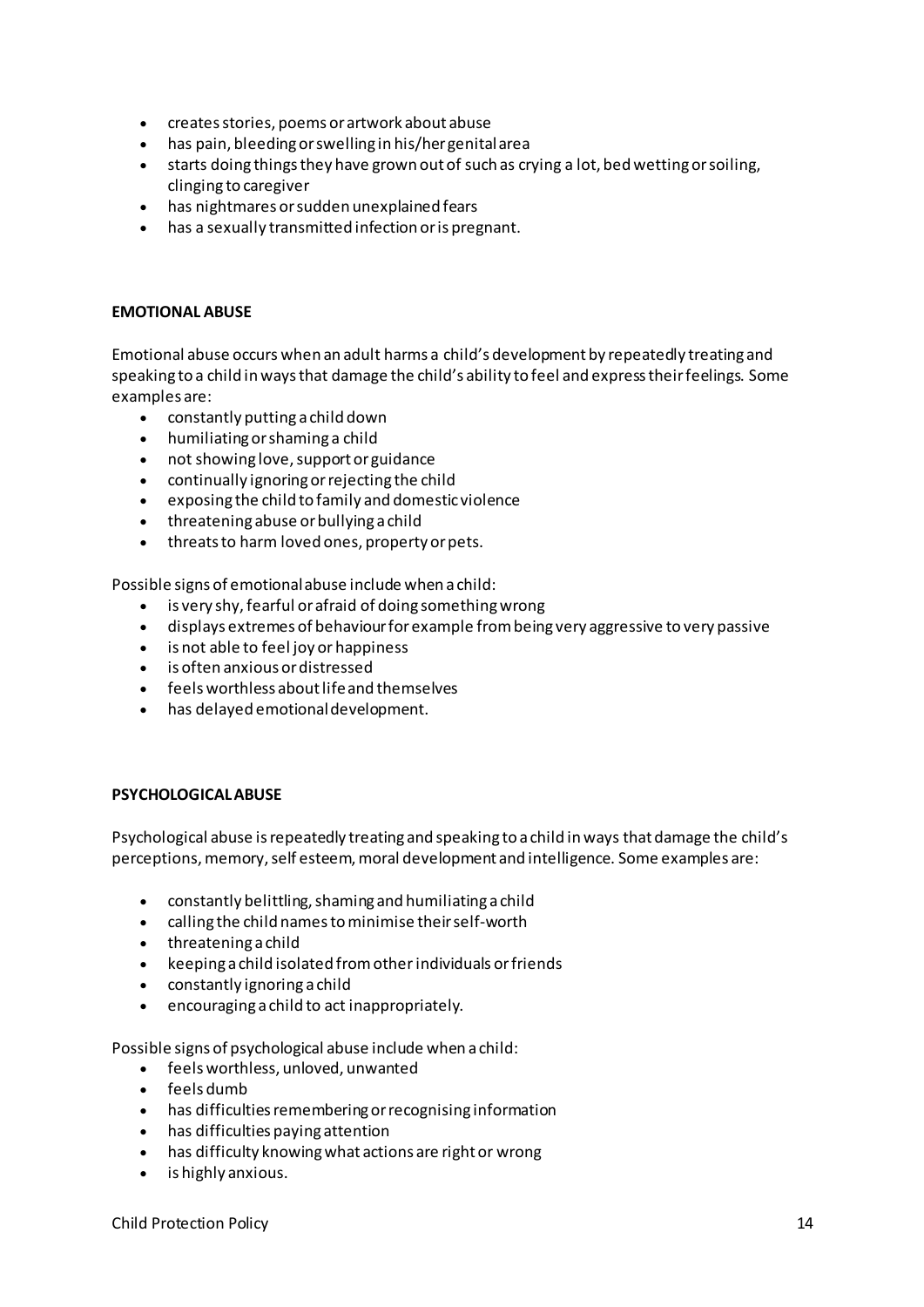#### **CHILD NEGLECT**

Neglect is when children do not receive adequate food or shelter, medical treatment, supervision, care or nurturance to such an extent that their development is damaged or they are injured. Neglect may be acute, episodic or chronic. Some examples are:

- leaving a child alone without appropriate supervision
- not ensuring the child attends school, or not enrolling the child at school
- infection because of poor hygiene or lack of medication
- not giving a child affection or emotional support
- not getting medical help when required.

Signs of neglect in children include:

- untreated sores, severe nappy rash
- bad body odour, matted hair, dirty skin
- being involved in serious accidents
- being hungry and stealing food
- often being tired, late for school or not attending school
- feeling bad about themselves
- when a baby does not meet physical and development milestones without there being underlying medical reasons.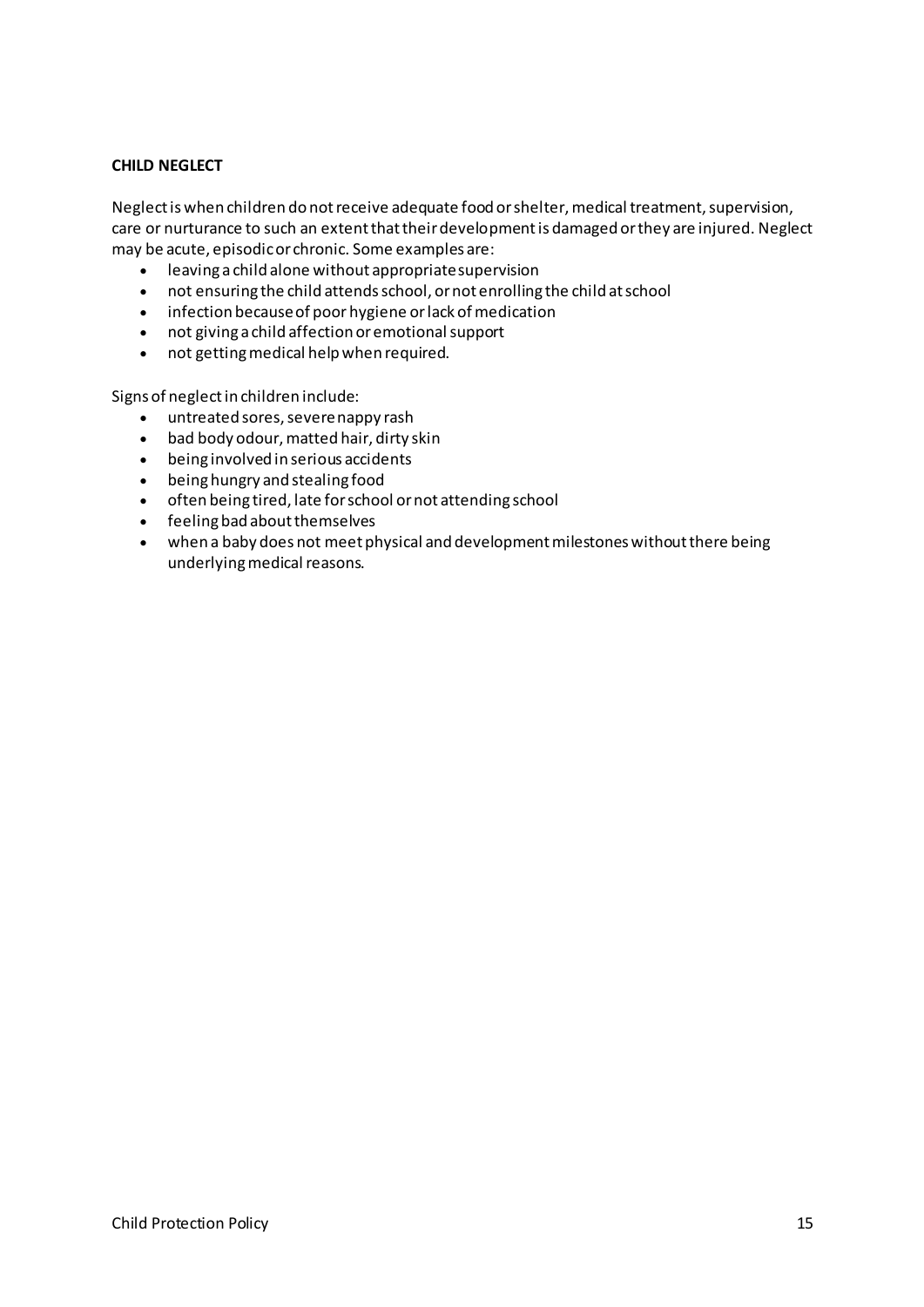# **Disclosure of harm**

A disclosure of harm occurs when someone, including a child, tells you about harm that has happened, is happening, or is likely to happen to a child. Disclosures of harm may start with:

- $\bullet$  Ithink I saw...
- Somebody told me that... ||
- $\bullet$  Just think you should know...  $\parallel$
- I'm not sure what I want you to do, but...||

| Child's name                                                                                                                                                      |
|-------------------------------------------------------------------------------------------------------------------------------------------------------------------|
|                                                                                                                                                                   |
| What is the name of the person who made the disclosure? _________________________                                                                                 |
| Are they related to the child? Yes $ $<br>No                                                                                                                      |
|                                                                                                                                                                   |
| What did the person disclose? Try to use the exact words they used. Use "I said" "they said"<br>statements, include any questions you asked and comments you made |
|                                                                                                                                                                   |
|                                                                                                                                                                   |
|                                                                                                                                                                   |
|                                                                                                                                                                   |
|                                                                                                                                                                   |
|                                                                                                                                                                   |
|                                                                                                                                                                   |
|                                                                                                                                                                   |
| What date did the person make the disclosure? _________________<br>What time? AM/PM                                                                               |
|                                                                                                                                                                   |
| Was anyone else present during the disclosure? Yes<br>If yes what is/are<br>No                                                                                    |
| their name, role and employer?                                                                                                                                    |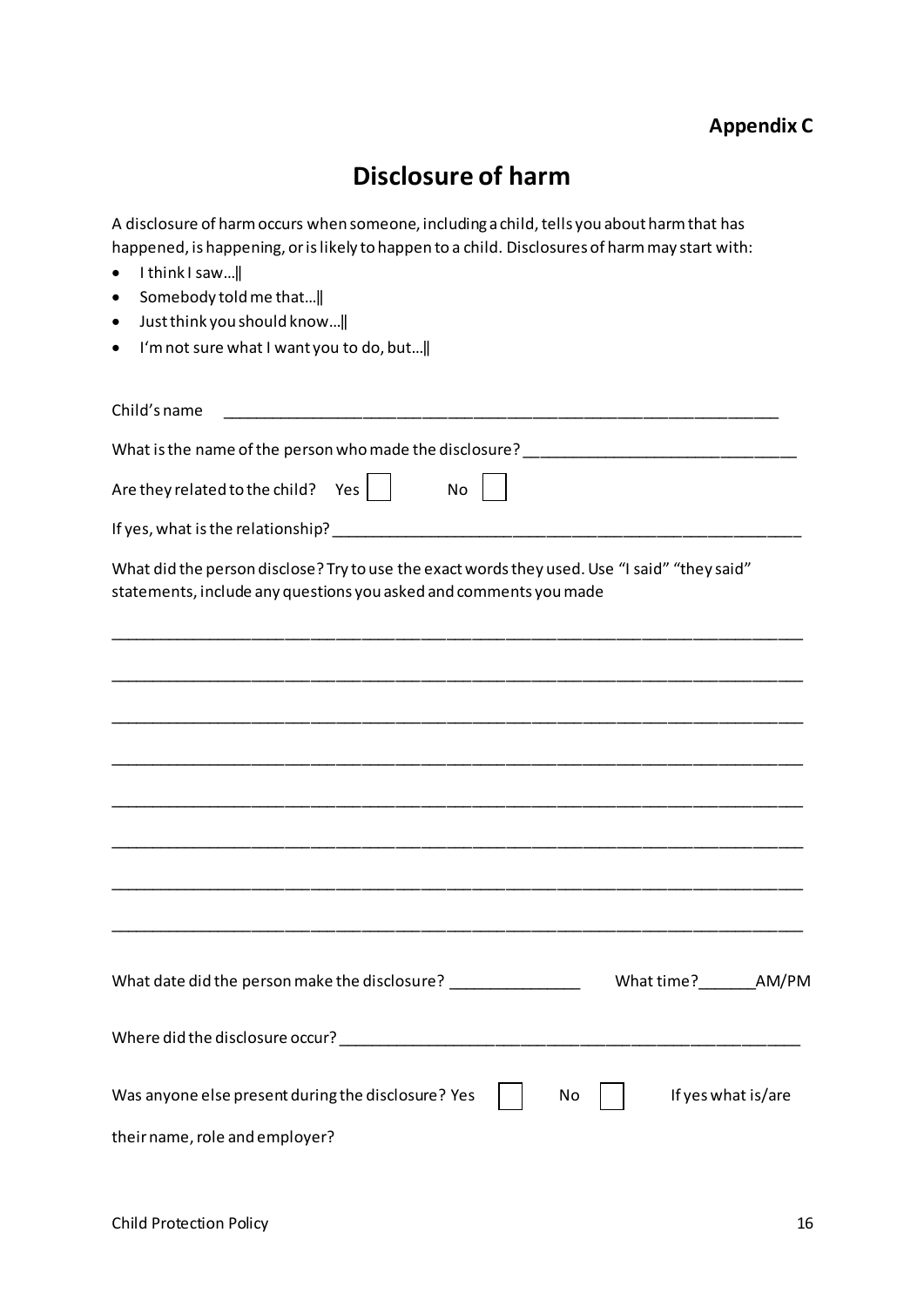| Have you followed the procedure in the Child Protection Policy for making a report? Yes |                                     | No    |
|-----------------------------------------------------------------------------------------|-------------------------------------|-------|
| Describe the actions you have taken following the disclosure                            |                                     |       |
|                                                                                         |                                     |       |
|                                                                                         |                                     |       |
|                                                                                         |                                     |       |
|                                                                                         |                                     |       |
|                                                                                         |                                     |       |
| Name of person completing form                                                          | Signature of person completing form |       |
|                                                                                         | Time __________________________     | AM/PM |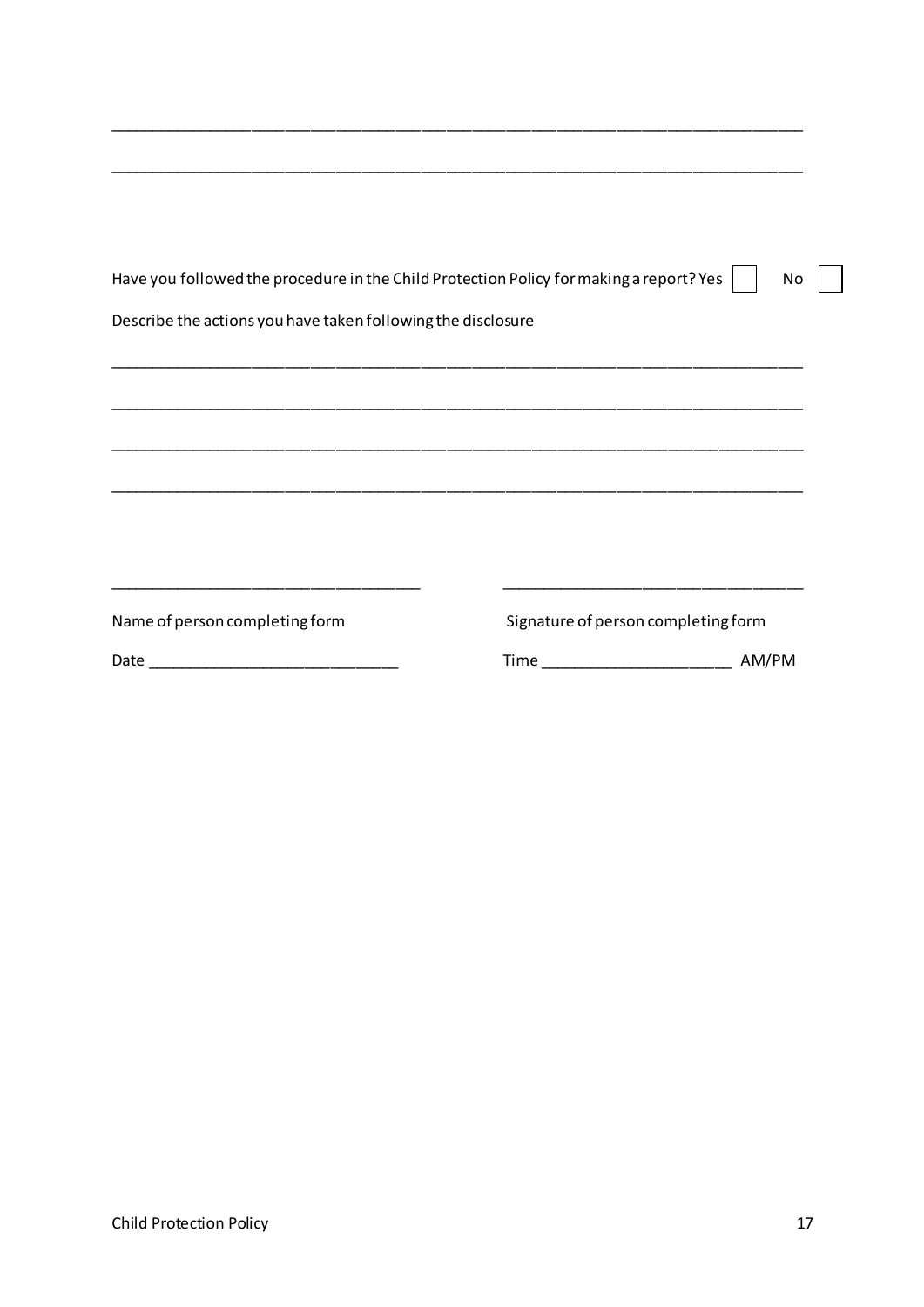## **Suspicion of harm**

Educators may suspect harm if:

- a child says they have been harmed
- someone else, for example another child, a parent, or an employee, says harm has occurred or is likely to occur
- a child says they know someone who has been harmed (it is possible that they may be referring to themselves)
- they are concerned at significant changes in the behaviour of a child, or the presence of new unexplained and suspicious injuries
- they see the harm happening.

Child's name

Why do you suspect harm? Try to use the exact words a child or someone else uses if relevant. Provide as much detail as possible

\_\_\_\_\_\_\_\_\_\_\_\_\_\_\_\_\_\_\_\_\_\_\_\_\_\_\_\_\_\_\_\_\_\_\_\_\_\_\_\_\_\_\_\_\_\_\_\_\_\_\_\_\_\_\_\_\_\_\_\_\_\_\_\_\_\_\_\_\_\_\_\_\_\_\_\_\_\_\_\_\_\_

| <u> 1989 - Johann Stoff, deutscher Stoff, der Stoff, der Stoff, der Stoff, der Stoff, der Stoff, der Stoff, der S</u> |  |  |  |  |  |  |
|-----------------------------------------------------------------------------------------------------------------------|--|--|--|--|--|--|
|                                                                                                                       |  |  |  |  |  |  |
|                                                                                                                       |  |  |  |  |  |  |
|                                                                                                                       |  |  |  |  |  |  |
|                                                                                                                       |  |  |  |  |  |  |
|                                                                                                                       |  |  |  |  |  |  |
| <u> 1989 - Andrea San Andrea Andrea Andrea Andrea Andrea Andrea Andrea Andrea Andrea Andrea Andrea Andrea Andrea</u>  |  |  |  |  |  |  |
|                                                                                                                       |  |  |  |  |  |  |
|                                                                                                                       |  |  |  |  |  |  |
| If relevant, what date did the person say something? __________________What time?_______AM/PM                         |  |  |  |  |  |  |
| Have you followed the procedure in the Child Protection Policy for making a report? Yes $\mid$<br>No                  |  |  |  |  |  |  |
| Describe the actions you have taken because of your suspicion                                                         |  |  |  |  |  |  |
|                                                                                                                       |  |  |  |  |  |  |
|                                                                                                                       |  |  |  |  |  |  |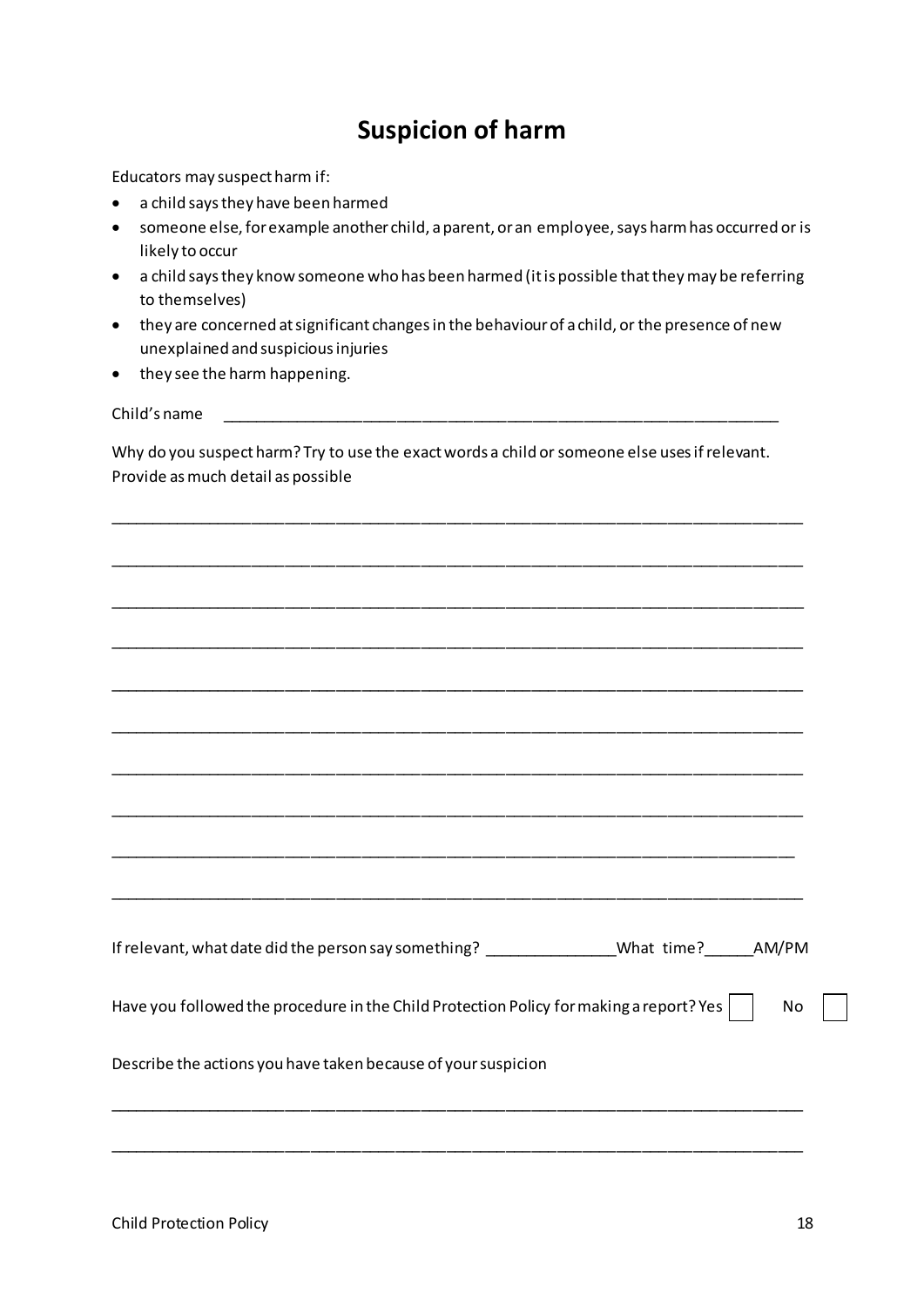Name of person completing form

Signature of person completing form

<u> 1980 - Jan James James Alexandro III (</u>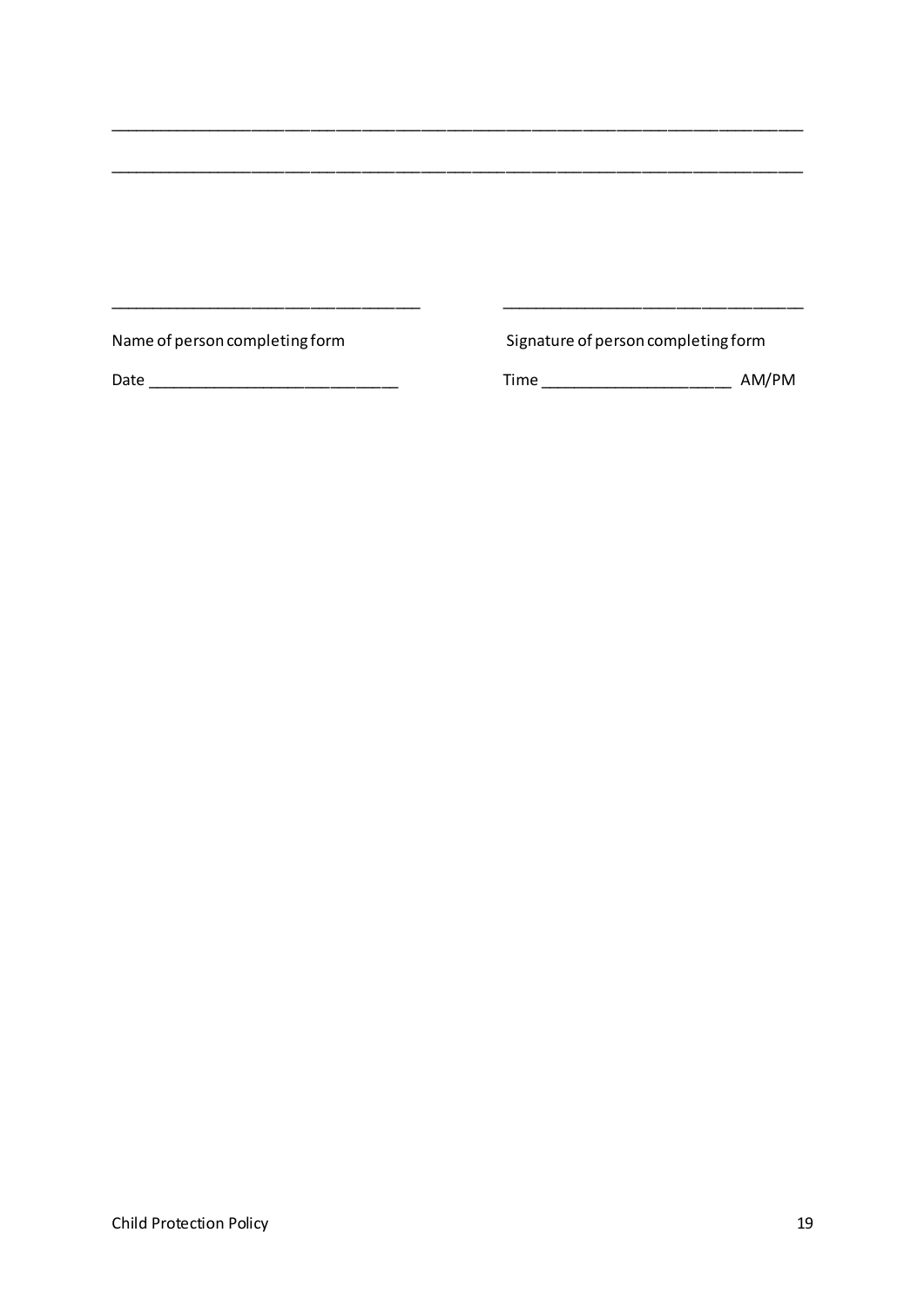# **CHILD PROTECTION RISK MANAGEMENT STRATEGY BREACH INCIDENT REPORT FORM**

| Name of person(s) involved in the breach |  |  |  |  |  |  |  |
|------------------------------------------|--|--|--|--|--|--|--|
|                                          |  |  |  |  |  |  |  |
|                                          |  |  |  |  |  |  |  |
| Description of the breach                |  |  |  |  |  |  |  |
|                                          |  |  |  |  |  |  |  |
|                                          |  |  |  |  |  |  |  |
|                                          |  |  |  |  |  |  |  |
|                                          |  |  |  |  |  |  |  |
|                                          |  |  |  |  |  |  |  |
|                                          |  |  |  |  |  |  |  |
|                                          |  |  |  |  |  |  |  |
| Immediate action taken                   |  |  |  |  |  |  |  |
|                                          |  |  |  |  |  |  |  |
|                                          |  |  |  |  |  |  |  |
|                                          |  |  |  |  |  |  |  |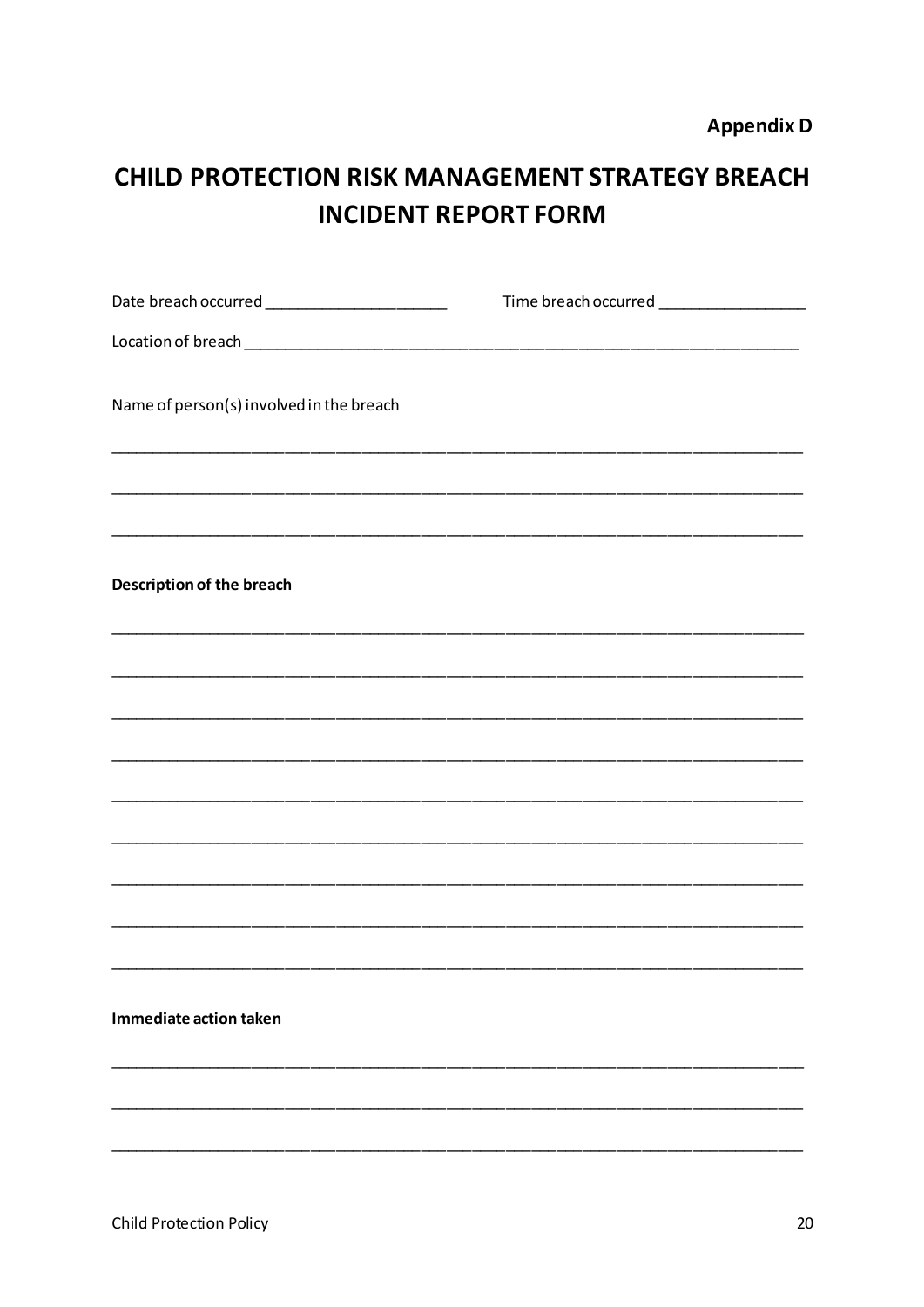| If no action taken - reason                |                            |                            |                                     |  |
|--------------------------------------------|----------------------------|----------------------------|-------------------------------------|--|
|                                            |                            |                            |                                     |  |
|                                            |                            |                            |                                     |  |
|                                            |                            |                            |                                     |  |
|                                            |                            |                            |                                     |  |
|                                            |                            |                            |                                     |  |
|                                            |                            |                            |                                     |  |
|                                            |                            |                            |                                     |  |
|                                            |                            |                            |                                     |  |
| Name of person completing form             |                            |                            | Signature of person completing form |  |
| Date ________________________              | Time _______________ AM/PM |                            |                                     |  |
| Authority breach reported to (if relevant) |                            | Name of person reported to |                                     |  |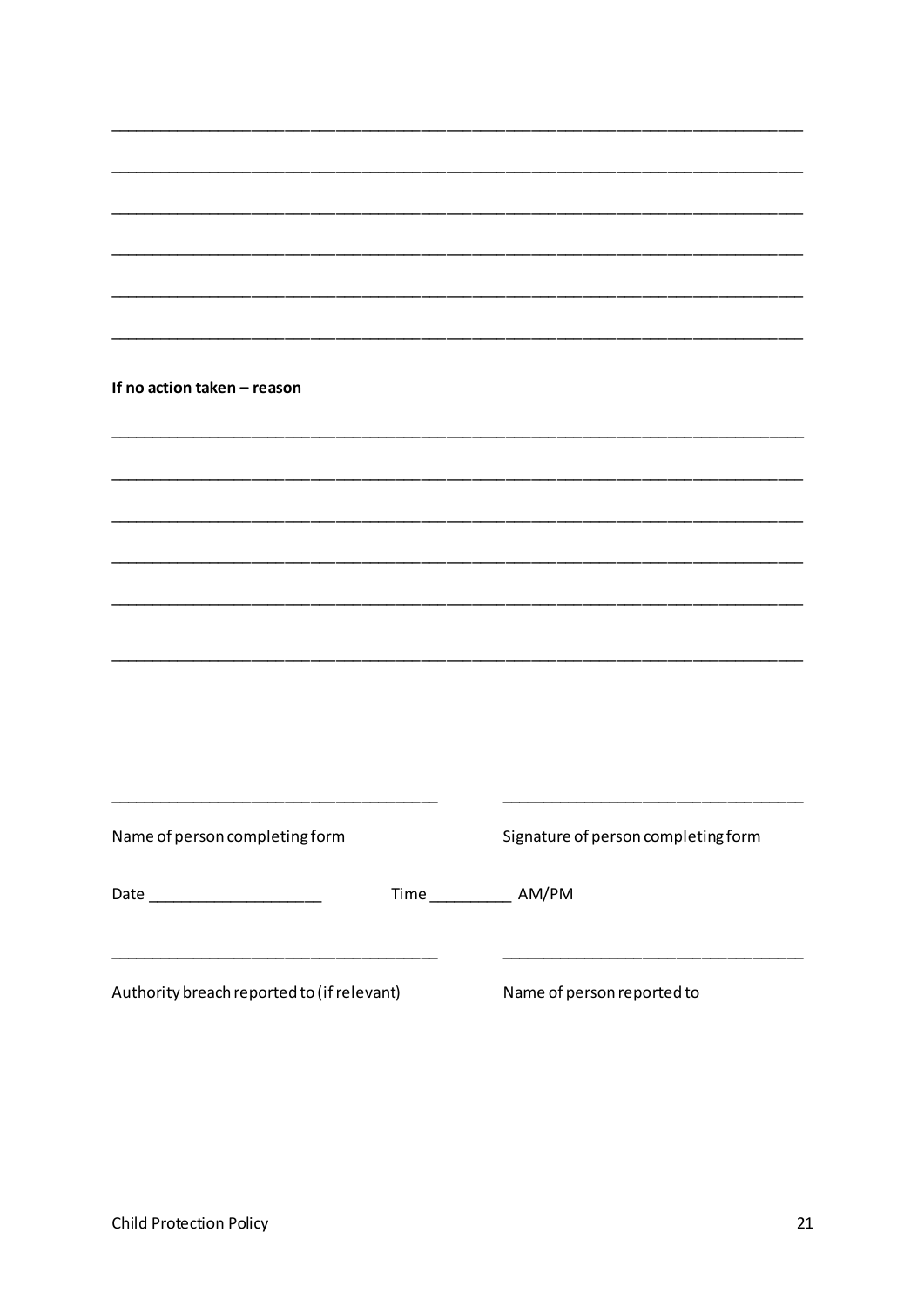## **Appendix E**

# **Child Protection Risk Management Strategy – Template for High Risk Activity**



| STEP <sub>1</sub>                                                                                                                       | STEP <sub>2</sub>                                                                                                                                                                                           | STEP <sub>3</sub>                                                                              | STEP 4                                              | STEP <sub>5</sub>                                                  | STEP <sub>6</sub>                                                 |
|-----------------------------------------------------------------------------------------------------------------------------------------|-------------------------------------------------------------------------------------------------------------------------------------------------------------------------------------------------------------|------------------------------------------------------------------------------------------------|-----------------------------------------------------|--------------------------------------------------------------------|-------------------------------------------------------------------|
| Describe the activity<br>Identify all elements of the event<br>from beginning to end eg activity,<br>objectives, location, participants | <b>Identify Risks</b><br>Something that could happen that<br>results in harm - also consider<br>physical, emotional, sexual and<br>cultural risks from children, adults,<br>visitors, employees, volunteers | <b>Analyse the Risk</b><br>How likely is the risk, what would<br>happen if the risk did occur? | <b>Evaluate the Risk</b><br>Likelihood/Consequences | <b>Manage the Risk</b><br>Assess the options to reduce the<br>risk | Review<br>Nominate who will<br>review after the<br>event/activity |
|                                                                                                                                         |                                                                                                                                                                                                             |                                                                                                |                                                     |                                                                    |                                                                   |
|                                                                                                                                         |                                                                                                                                                                                                             |                                                                                                |                                                     |                                                                    |                                                                   |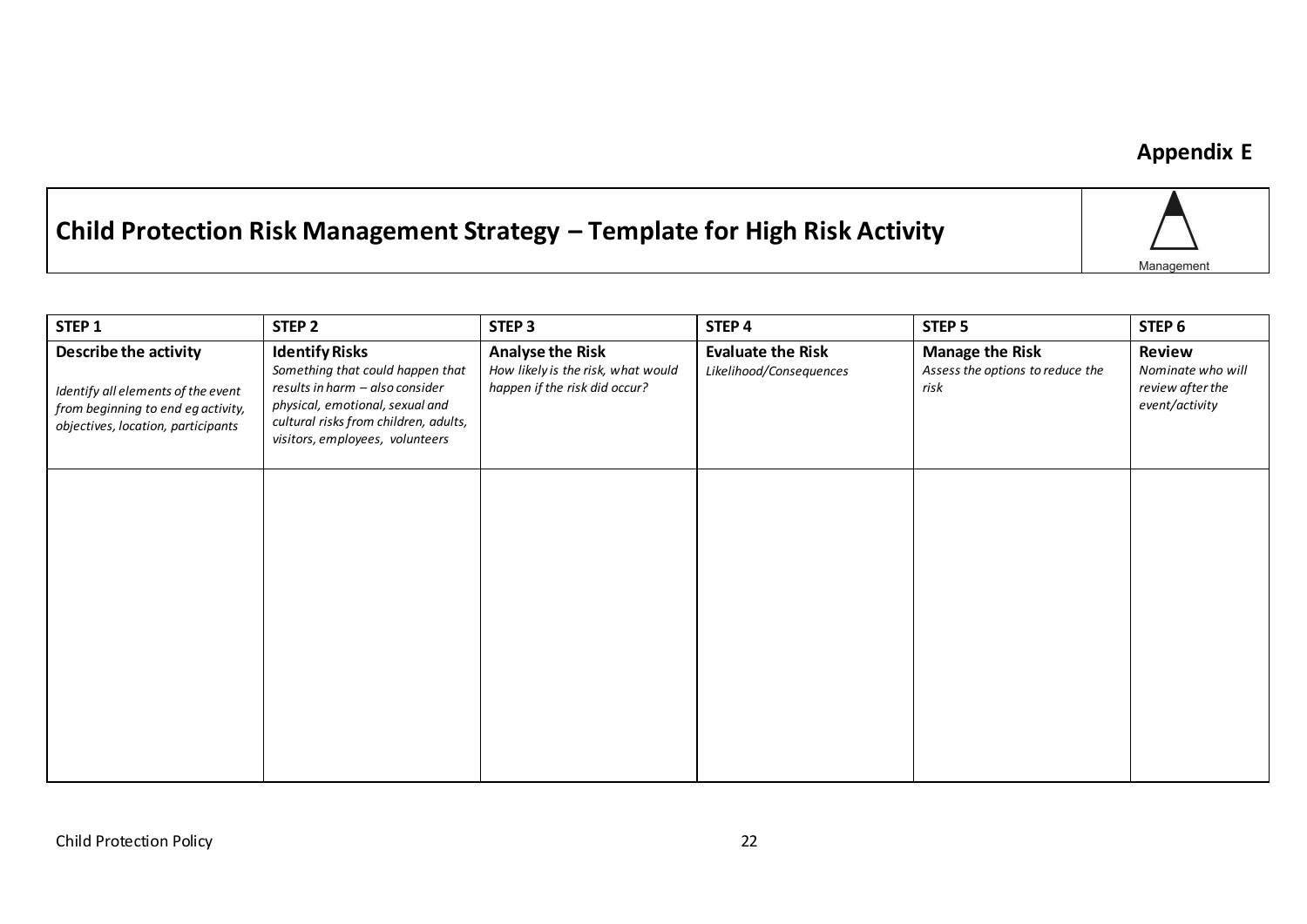| Determine likelihood of the risk by using the left hand column of the Risk Analysis Matrix (below). Use the<br>impact information to determine the consequences level. Combine the Consequence and Likelihood ratings to<br>arrive at the Risk Level (i.e. Low, Medium, High or Critical). CONSEQUENCES |                      |               |                 |                 |                 |  |  |
|---------------------------------------------------------------------------------------------------------------------------------------------------------------------------------------------------------------------------------------------------------------------------------------------------------|----------------------|---------------|-----------------|-----------------|-----------------|--|--|
| <b>LIKELIHOOD</b>                                                                                                                                                                                                                                                                                       | <b>Insignificant</b> | <b>Minor</b>  | <b>Moderate</b> | <b>Major</b>    | <b>Extreme</b>  |  |  |
| <b>Very likely</b><br>Expected to occur in<br>most circumstances                                                                                                                                                                                                                                        | <b>Medium</b>        | <b>Medium</b> | <b>High</b>     | <b>Critical</b> | <b>Critical</b> |  |  |
| Likely<br>Will probably occur in<br>most circumstances                                                                                                                                                                                                                                                  | Low                  | <b>Medium</b> | <b>High</b>     | <b>High</b>     | Critical        |  |  |
| <b>Possible</b><br>Might occur at some<br>time                                                                                                                                                                                                                                                          | Low                  | <b>Medium</b> | <b>Medium</b>   | <b>High</b>     | <b>High</b>     |  |  |
| <b>Unlikely</b><br>Not expected to occur                                                                                                                                                                                                                                                                | Low                  | Low           | <b>Medium</b>   | <b>Medium</b>   | <b>High</b>     |  |  |
| Rare<br>Occurs in exceptional<br>circumstances only                                                                                                                                                                                                                                                     | Low                  | Low           | <b>Low</b>      | <b>Medium</b>   | <b>Medium</b>   |  |  |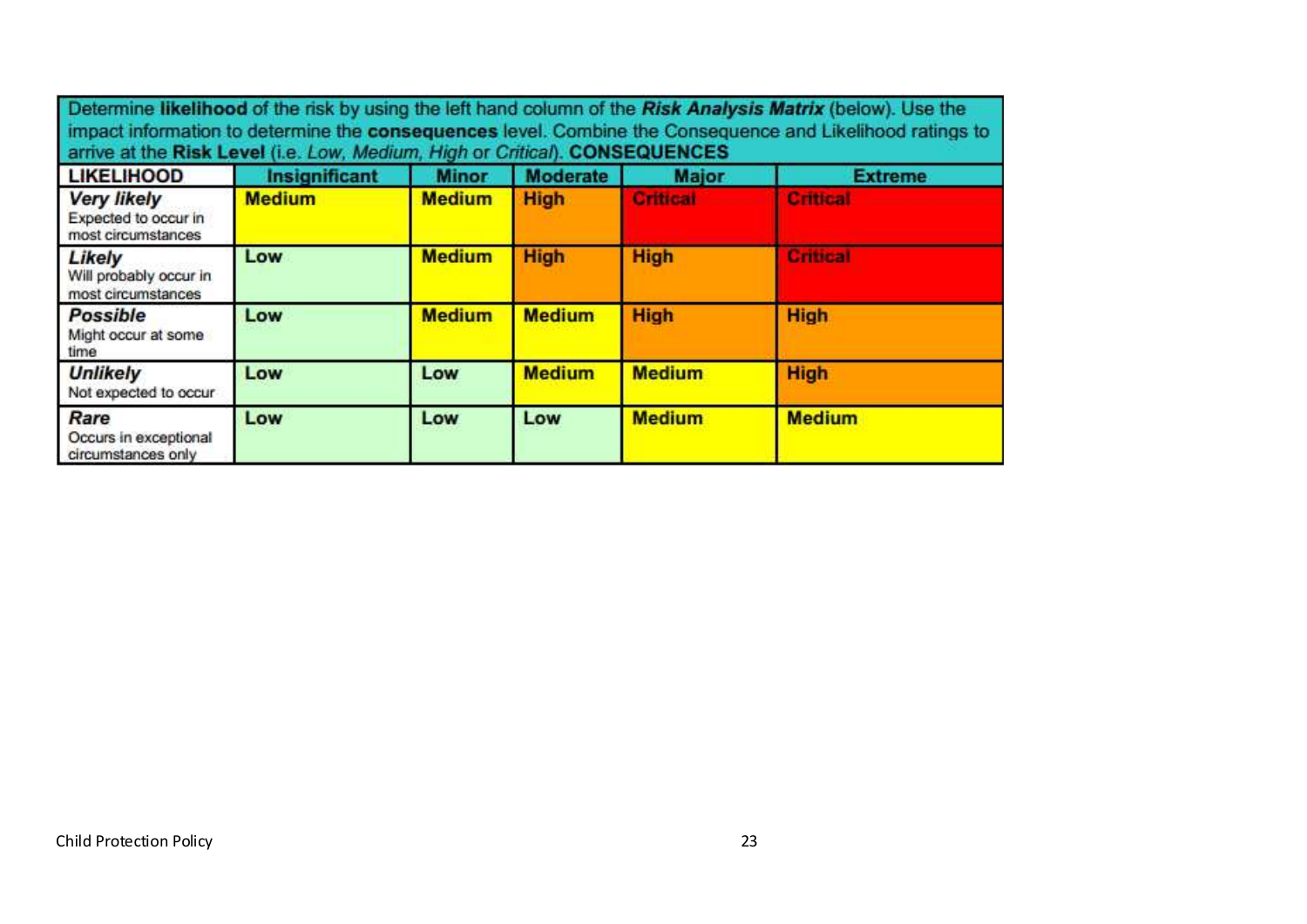## **Appendix F**

### **WORKING WITH CHILDREN CHECK REGISTER**

| Name            | WWCC No. | <b>WWCCexpiry</b> | Apply for new WWCC | Diary note made |
|-----------------|----------|-------------------|--------------------|-----------------|
|                 |          |                   |                    | yes/no          |
| eg Maria Arnott | 123456   | 30/6/17           | 15/5/17            | yes             |
|                 |          |                   |                    |                 |
|                 |          |                   |                    |                 |
|                 |          |                   |                    |                 |
|                 |          |                   |                    |                 |
|                 |          |                   |                    |                 |
|                 |          |                   |                    |                 |
|                 |          |                   |                    |                 |
|                 |          |                   |                    |                 |
|                 |          |                   |                    |                 |
|                 |          |                   |                    |                 |
|                 |          |                   |                    |                 |
|                 |          |                   |                    |                 |